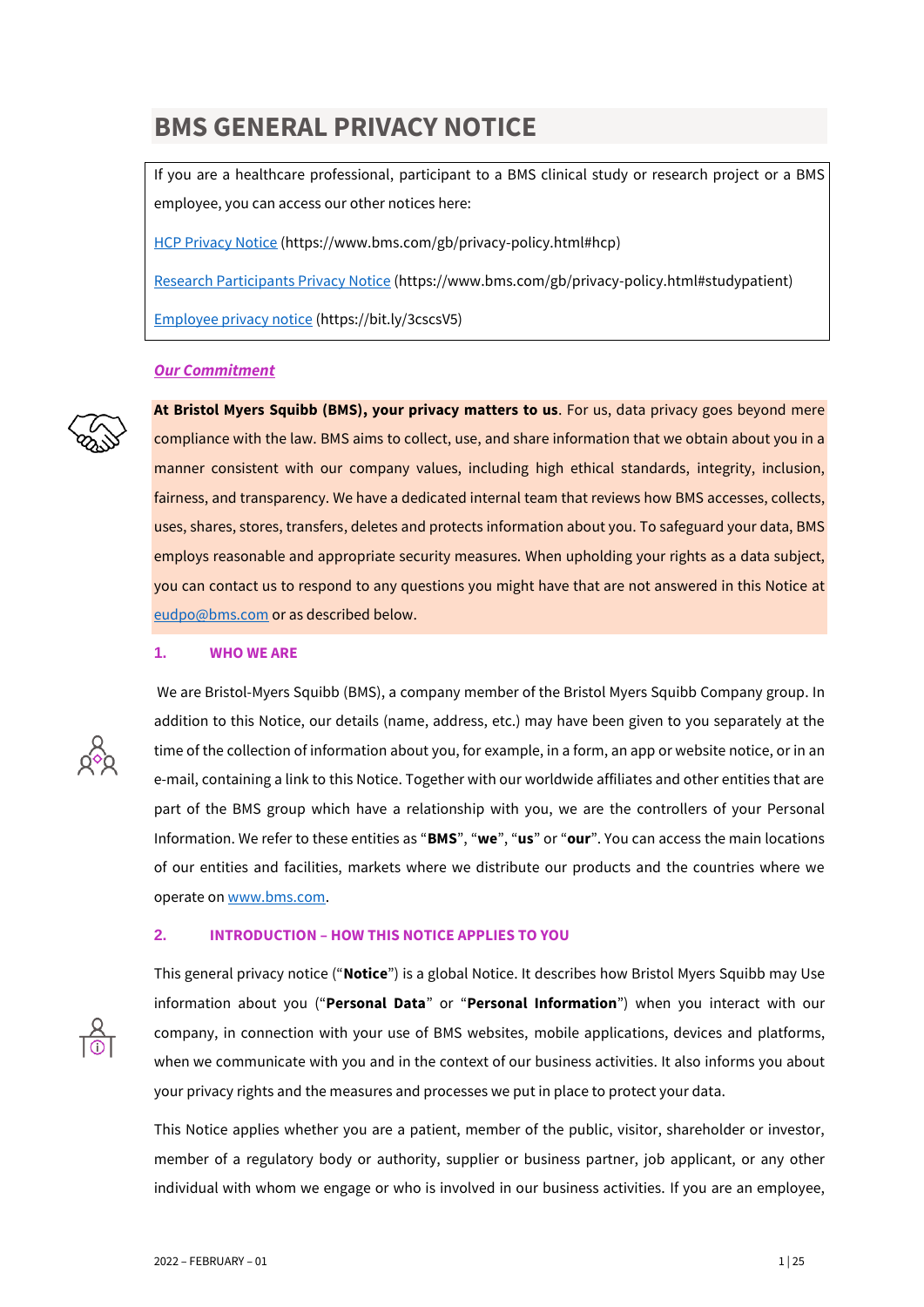read our employee privacy notice by clicking <here> or use the link on the footer of our website accessible at[: https://www.bms.com/gb.](https://www.bms.com/gb)

In this Notice, we refer to you as "**you**" or "**your**". We use the term "**Processing**" or "**Use**" when we refer to the access, collection, recording, organisation, structuring, retrieval, disclosure, storage, transfer, deletion or otherwise use of your Personal Information.

In some instances, we may Use your Personal Information in ways that are not described in this Notice. Where this is the case, we will provide a supplemental or just-in-time privacy Notice that explains such Use. You should read any supplemental explanation in conjunction with this Notice.

# *Compliance with applicable laws*

When Using your Personal Information in the context of our activities, we will do so in compliance with relevant data privacy and data protection laws, which includes regulatory and national law requirements that may apply to such Use and, where applicable, giving you the specific rights that apply in the country where you reside (altogether "**Applicable Data Protection Law**").

#### **3. HOW WE USE YOUR INFORMATION ONLINE**

We may collect your Personal Information online when you use BMS or third-party operated websites and other online resources, including mobile applications, other digital means or platforms. This may also happen through collaborations that we have in place with third parties or companies that host websites for us or with whom we have partnerships for our products, services, or activities. Below, we give you additional information about how we use your information online.

You may interact with BMS or our partners' websites and platforms that relate to BMS products and services, job application, patient recruitment, disease awareness, scientific research, alliance websites, or applications used in the context of patient support or management programs.

We enter into arrangements for those collaborations to require an appropriate protection of your Personal Information. Some areas of our websites and platforms may require you to submit information in order for BMS to respond to your request, permit you to access specific areas or participate in a particular activity. When visiting our websites, please also read ou[r Legal Notice](https://www.bms.com/gb/legal-notice.html) (https://www.bms.com/ gb/legal-notice.html) and if you are visiting our website for safety reasons, th[e Pharmacovigilance Notice](https://www.bms.com/gb/pharmacovigilance_notice.html) (https://www.bms.com/gb/pharmacovigilance\_notice.html).

We have identified examples where we Use your Personal Information online in the table below.

#### **Online Information that we may collect when you use our sites**

**Contact information** If you communicate with us through the "contact us" link on our sites, we may ask you for your Personal Information, such as your name,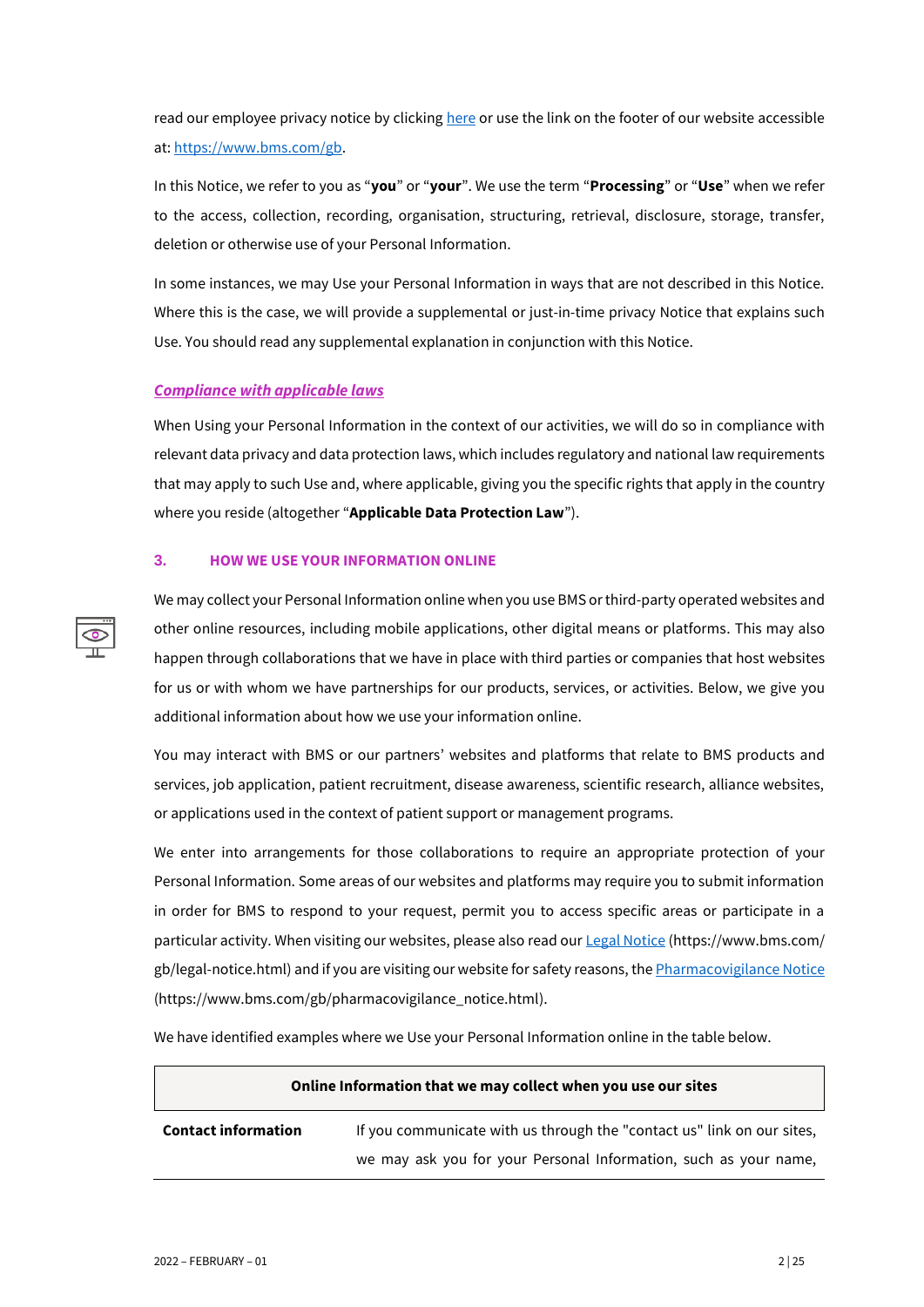|                                 | telephone number, professional information and e-mail address so that       |  |
|---------------------------------|-----------------------------------------------------------------------------|--|
|                                 | we can verify your identity, or respond to your questions and comments.     |  |
| <b>Website features</b>         | Our site offers various features, which we may change from time to time.    |  |
|                                 | We may ask you to submit certain Personal Information so we can             |  |
|                                 | communicate with you about these features and manage them                   |  |
|                                 | properly.                                                                   |  |
| <b>Contacting Medical</b>       | If you contact our medical information team (medinfo) or report an          |  |
| <b>Information or reporting</b> | adverse event in relation to a BMS product, the information you provide     |  |
| an adverse event                | (including your name, contact details, professional information and         |  |
|                                 | your questions) will be documented and retained on our databases for        |  |
|                                 | purposes of dealing with your enquiry and to comply with the law.           |  |
| <b>Connections and</b>          | Some areas of our websites and platforms can be restricted. It may          |  |
| authentication                  | require you to log in with usernames, passwords and other                   |  |
|                                 | authentication mechanisms that belong to you, that you create or that       |  |
|                                 | we provide you. When using such features, this may automatically allow      |  |
|                                 | us to access certain of your account credentials or other personal user     |  |
|                                 | account details to verify your identity or that you have a valid licence to |  |
|                                 | practice as a professional.                                                 |  |
| Other uses of                   | We may Use the Personal Information you provide through BMS                 |  |
| information                     | websites or platforms for our internal purposes. These purposes include     |  |
|                                 | administration of the site, data analytics, compliance with our legal       |  |
|                                 | obligations or our internal policies and procedures.                        |  |
| <b>Cookies and similar</b>      | When connecting to our various websites, applications, and other            |  |
| tracking technologies           | digital platforms, we may use cookies and other similar technologies        |  |
|                                 | that may allow us or third parties to collect Personal Information about    |  |
|                                 | you. Depending on the country where you reside, you may opt-in or opt-      |  |
|                                 | out from options or technologies that we use and display. Please read       |  |
|                                 | our cookie section below for more information.                              |  |

# **Links to other third-party websites**

As a convenience to users, our sites contain links to other third-party websites that may offer additional information, such as educational or professional materials, services and contacts. This Notice does not apply to your use of those other websites. Before using the linked websites, please review their privacy notices to understand how they use and protect your Personal Information.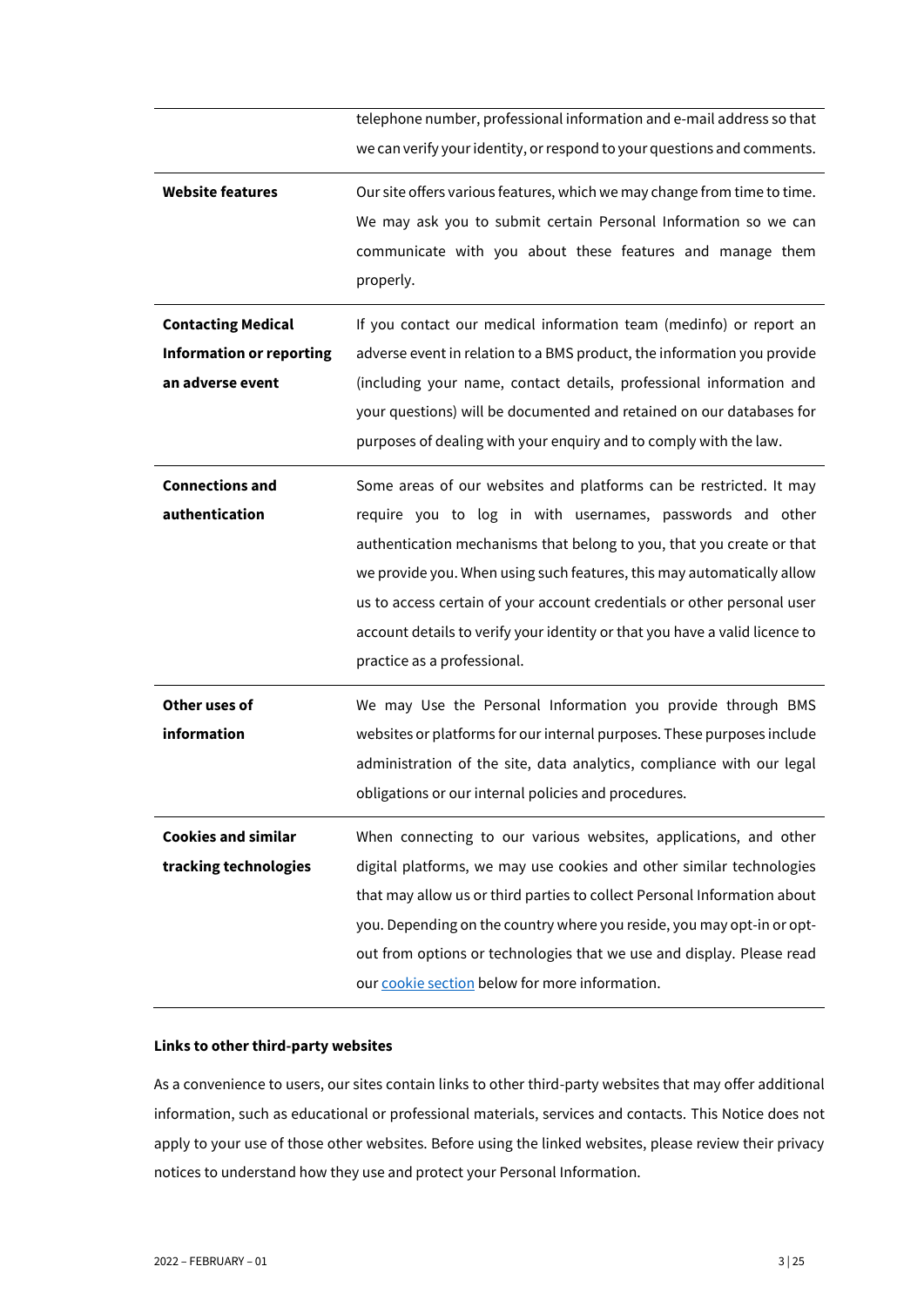# <span id="page-3-0"></span>**4. WHAT INFORMATION WE MAY PROCESS ABOUT YOU**

The information that we Process about you may include various categories of Personal Data depending on your interactions with BMS, third parties with whom we collaborate, or external sources that provide us with your Personal Data. We have outlined below the main categories of Personal Information and, where applicable categories of sensitive Personal Information that we may collect about you.

| <b>Examples of general categories of Personal Information</b> |                                                                                                                                                                                                                                                                                                                                                                                                                                                                                                                                                                                                                                   |  |  |
|---------------------------------------------------------------|-----------------------------------------------------------------------------------------------------------------------------------------------------------------------------------------------------------------------------------------------------------------------------------------------------------------------------------------------------------------------------------------------------------------------------------------------------------------------------------------------------------------------------------------------------------------------------------------------------------------------------------|--|--|
| Contact<br>information                                        | Full name, personal or professional postal and/or email address, phone<br>number and other contact details.                                                                                                                                                                                                                                                                                                                                                                                                                                                                                                                       |  |  |
| Identification<br>information                                 | Full name, initials, date of birth, photographs, or government-issued<br>identification, such as driving licence, passport, professional licence number,<br>or government ID number.                                                                                                                                                                                                                                                                                                                                                                                                                                              |  |  |
| <b>Financial</b><br>information                               | Payment-related information, such as your bank address or account details<br>and number, tax-related information for business purposes, or other<br>information about you, your relatives, connections, your suppliers or third<br>parties for example to verify the absence of conflicts of interest or to comply<br>with anti-bribery laws.                                                                                                                                                                                                                                                                                     |  |  |
| <b>Professional</b><br>information                            | title, CVs and resume, educational information,<br>Job<br>professional<br>qualifications, position, work experience, background checks, professional<br>networks, programs, publications and activities, referrals and, other relevant<br>professional information where needed.                                                                                                                                                                                                                                                                                                                                                  |  |  |
| <b>Categorization and</b><br>classification data              | In some cases, we may classify, organise, rank, rate or create profiles relating<br>to our audiences (for example, via our customer relationship management<br>system or other similar tools). When doing so, those activities are conducted<br>with human intervention by BMS staff or authorised third-party employees to<br>capture:<br>data relating to how you behave using our technologies (for example<br>websites, mobile applications, platforms, or care programs);<br>data used to categorize, analyse, or predict performance and<br>٠<br>preferences.<br>You can read more about this activity in section 10 below. |  |  |
| <b>Sentiment analysis</b><br>and analytics,                   | We may obtain information from publicly available sources, third-party<br>service providers specialized in social media listening, or from the Internet to                                                                                                                                                                                                                                                                                                                                                                                                                                                                        |  |  |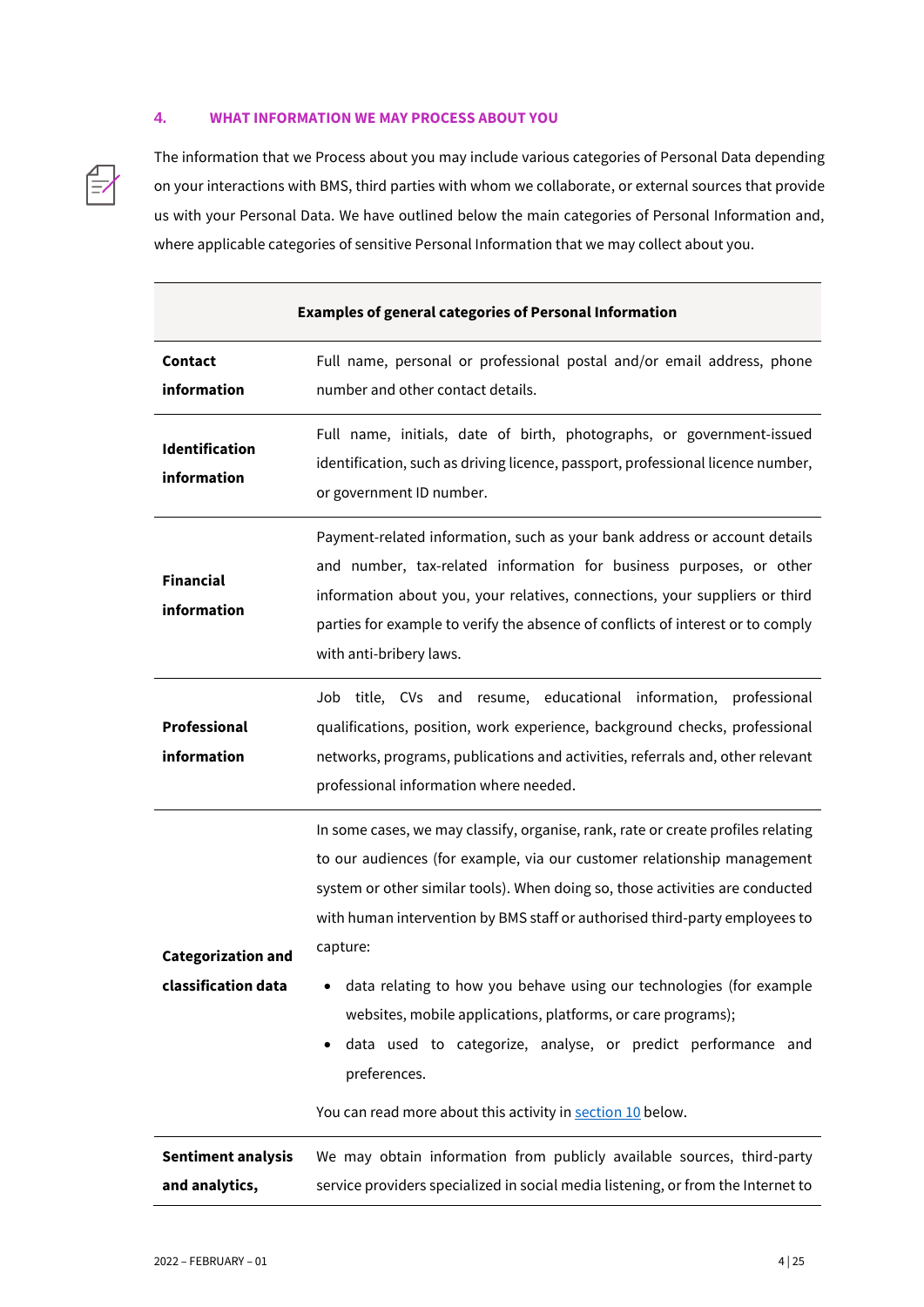**social media and data from publicly**  understand how the general public or influencers perceive our brand, products and activities.

**available sources**

This may include collecting information about:

• the volume of coverage, reach and popularity, sentiments (negative/positive), most frequent words and topics that you use, engagement (amount of likes, favourites, comments, shares of users on a specific topic), contributors' demographics (native language, country of origin and gender), and date and time of posts to see development over time, which we may collect via either our channels, websites, social media or via third-party providers.

When conducting such activity, we do not make individual decisions on users unless we inform you otherwise. We have agreements in place with third parties to protect and limit information Used for this purpose to aggregate reports. If we need to specifically identify you, we will use reasonable efforts to inform you about our Use of your Personal Information. You can read more about this activity i[n section 10](#page-16-0) below.

BMS uses social media channels to share important news about our research and commercial activities, programs, and initiatives to improve the life of patients. You may connect using your login details on such platforms or visit publicly available pages. When monitoring our channels, we may receive aggregate information or access Personal Information about you, such as your username, profile, and what you say, like or comment on our channel.

When monitoring our channels, BMS may also receive information about potential adverse events about someone using a BMS product. If we identify or receive safety information about patients, we may be required to notify competent authorities about pharmacovigilance cases.

You should consider carefully what information about yourself and others (such as colleagues, friends, customers, or patients) you choose to share when you use social media. If you need to report any concern about our products, we encourage you to contact us via our contact forms on our official BMS sites. Because the information you may share becomes public and often cannot be permanently erased on those platforms, we recommend that you do not report sensitive information, including health information through BMS social media platforms.

**Data from social media activities and monitoring**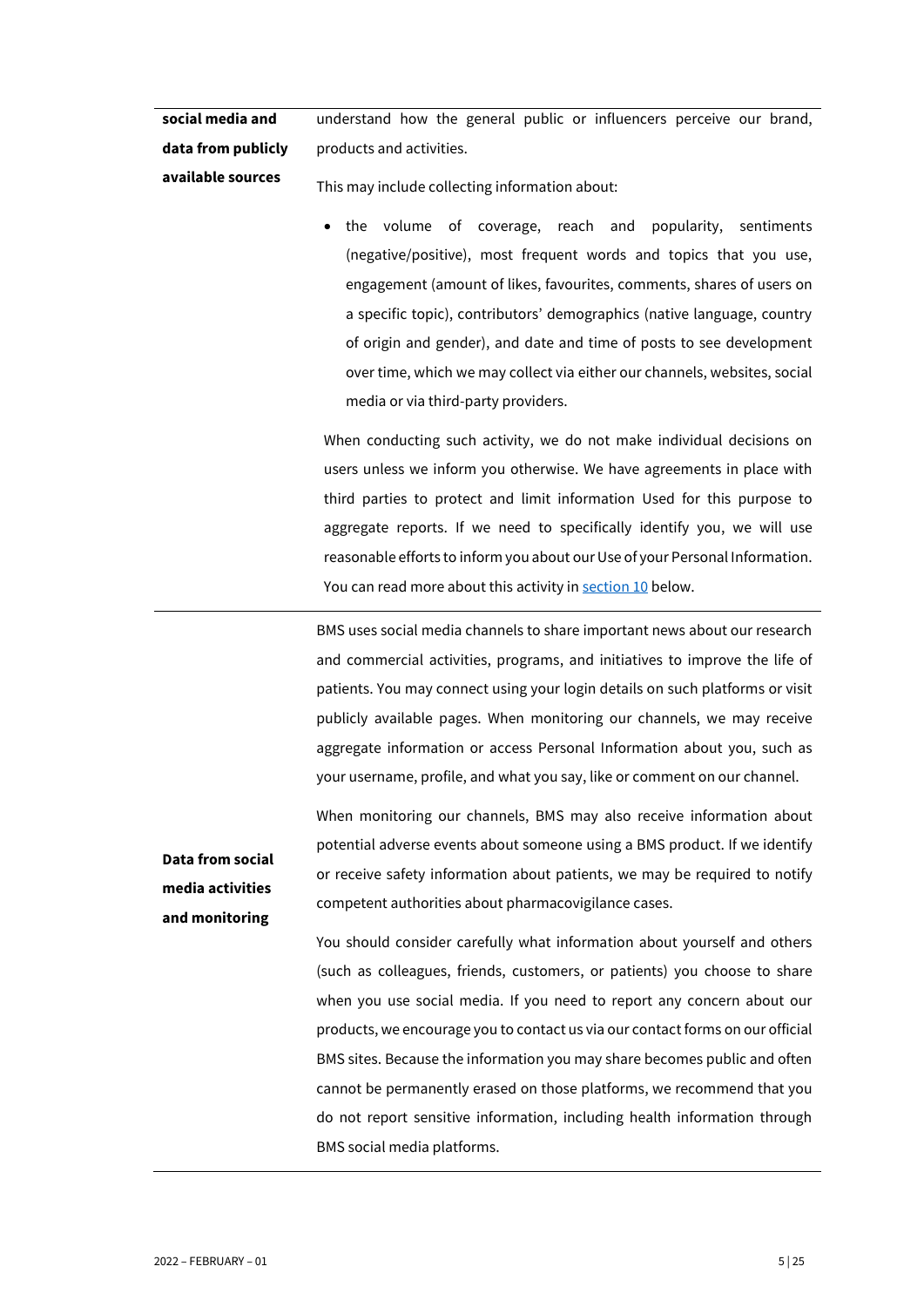|                    | We may provide additional notice and choices to you about how BMS may Use                                                                                                                      |  |  |
|--------------------|------------------------------------------------------------------------------------------------------------------------------------------------------------------------------------------------|--|--|
|                    | Personal Information on social media platforms, our websites and other                                                                                                                         |  |  |
|                    | online resources that we utilize.                                                                                                                                                              |  |  |
|                    | The information we may collect might originate from your use of BMS's sites,<br>websites, mobile applications, and other connected devices (such as medical<br>devices and Apps) and includes: |  |  |
|                    | Internet Protocol (IP) address, geolocation data, your browser, operating<br>$\bullet$<br>systems, device ID;                                                                                  |  |  |
| <b>Information</b> | data captured by cookies and similar tracking technologies, which may                                                                                                                          |  |  |
| technology-related | include analytics information and information about the date and time                                                                                                                          |  |  |
| data               | of your request (read our <b>cookies section</b> below); or                                                                                                                                    |  |  |
|                    | Information that we may collect that describes and gives information<br>$\bullet$                                                                                                              |  |  |
|                    | about other data ("metadata"). This Notice applies to the extent such                                                                                                                          |  |  |
|                    | metadata allows us to draw precise conclusions about your private life,                                                                                                                        |  |  |
|                    | to identify you or to further Use your Personal Information for our                                                                                                                            |  |  |
|                    | purposes.                                                                                                                                                                                      |  |  |

# **Examples of special categories of data / sensitive Personal Information**

In some situations, we may collect sensitive Personal Information about you. When doing so, we apply stronger safeguards to protect your privacy. Depending upon the country in which you reside and the particular context for the collection of such Personal Information, this may include the following information:

|                                          | Data revealing race or ethnicity (such as for diversity and inclusion               |
|------------------------------------------|-------------------------------------------------------------------------------------|
|                                          | initiatives);                                                                       |
|                                          | Political opinions (such as for employment purposes);<br>$\bullet$                  |
|                                          | Religious or philosophical beliefs (such as for tax purposes), or trade             |
|                                          | union membership (such as to comply with labor laws);                               |
| <b>General types of</b>                  | Bank account and payment details (such as when contracting with you);               |
| sensitive Personal<br><b>Information</b> | National ID, passport number, social security number, driver's license<br>$\bullet$ |
|                                          | number (such as when contracting with you or to comply with the law);               |
|                                          | In certain situations, or jurisdictions, e-mail content or text messages            |
|                                          | (such as non-solicited content);                                                    |
|                                          | Criminal records or creditworthy information (such as to enter into a               |
|                                          | contract with you or to comply with the law);                                       |
|                                          |                                                                                     |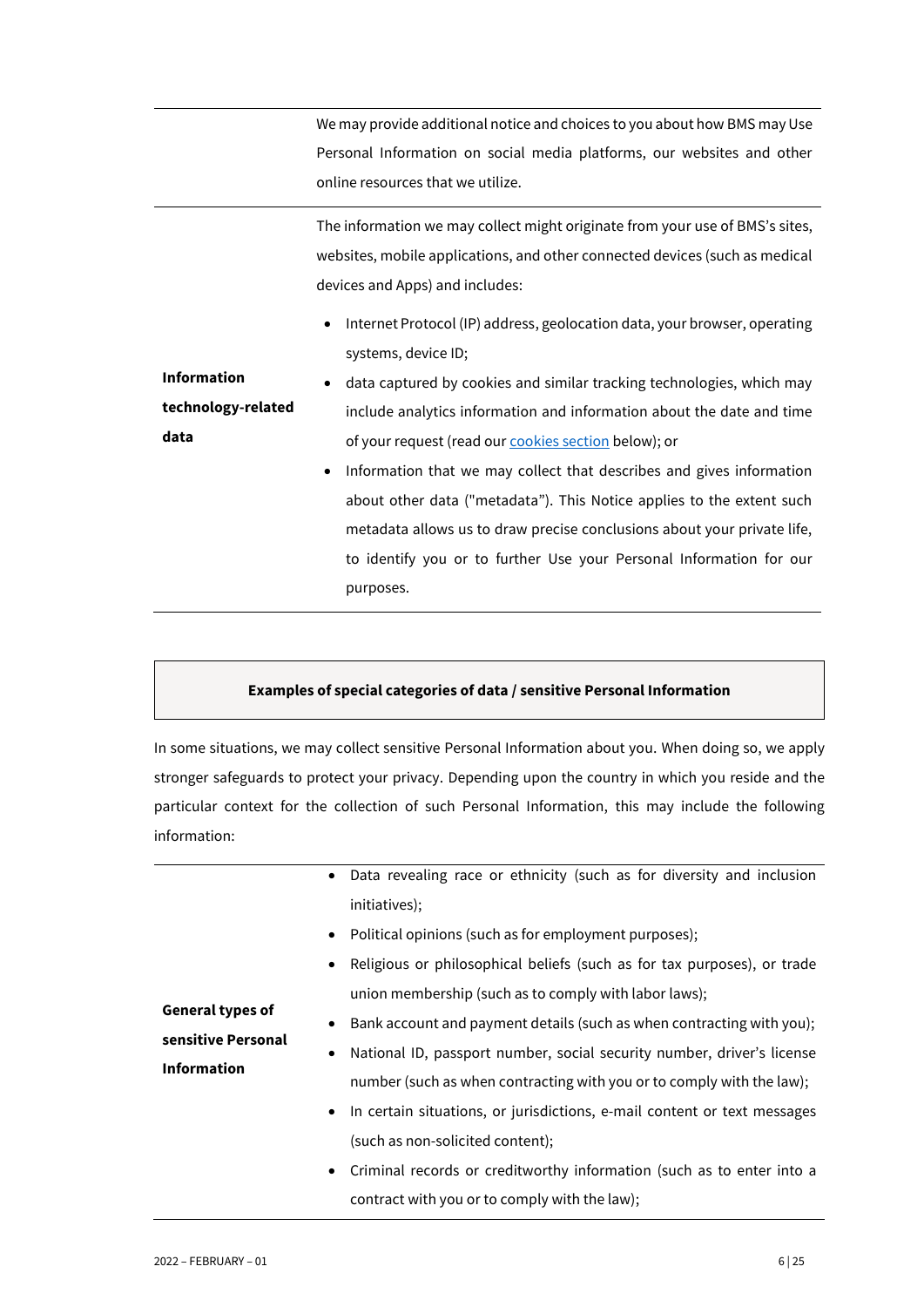- Data related to a person's sex life or sexual orientation;
- Precise geolocation.

We may collect data relating to your health in limited contexts, which includes:

- health data or status needed for managing accidents cases or for disease prevention in the context of public health;
- dietary preferences or restrictions (such as food allergies), special conditions or disabilities when attending an event;
- **Health information** • genetic or biometric information, (for example, for identification and safety purposes, in relation to BMS's risk management and drug safety programs, for accessibility purposes for visitors to BMS facilities and manufacturing sites, or for security or fraud prevention or detection purposes); or
	- other health data, combined with other identifiers that we may collect to provide you with cell therapies, personalized medicines and other innovative therapies or devices that we use to manufacture our products, ensure product quality, safety, performance, vigilance and to ensure patient safety. Such Personal Information may include your initials, name, key-coded or pseudonymized data, and other related information necessary for the provision of our products when necessary to protect your health safety or to comply with the law.

**Please note**: The categories of Personal Data listed above are not exhaustive and may vary depending on the way that you interact with us or the type of Personal Data that BMS needs to Process for particular activities. In the event that BMS Uses Personal Data about you which is not listed in this Notice, we will employ appropriate means to inform you about the information that we will Use at the time of collection or when we communicate with you.

# **5. WHERE DO WE GET YOUR INFORMATION FROM**



In most cases, BMS will collect information directly from you, although sometimes we will obtain information from public or third-party information sources or from use of web-based, devices or other technologies which automatically generate such information. We have outlined below the main ways BMS collects and Processes Personal Data when interacting directly or indirectly with you.

(if permitted or required by law)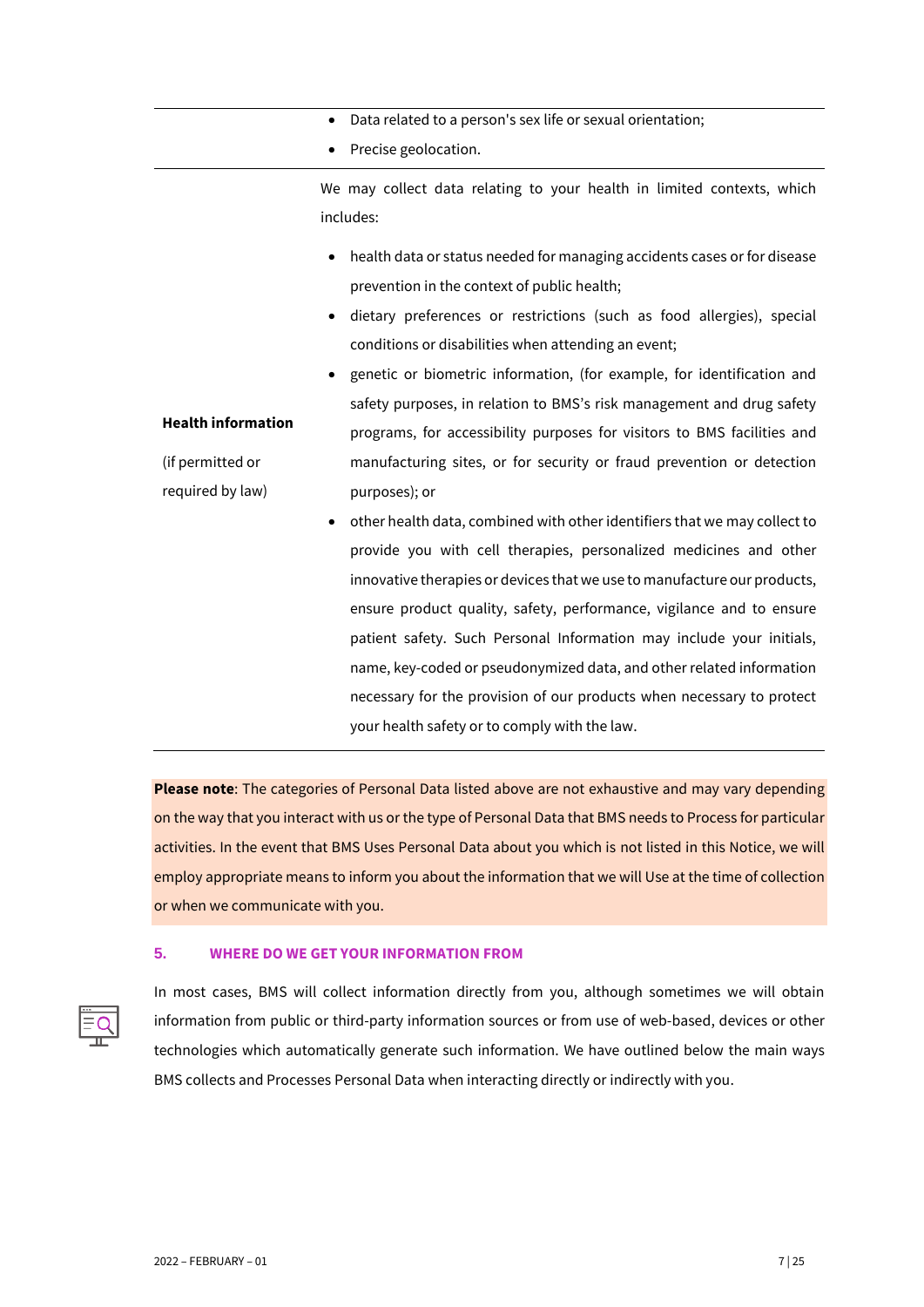# *We may collect information from you directly:*

Such as when:

- we interact with you in the course of our activities or when you participate in a BMS activity, event or program (such as diversity and inclusion, ambassador or patient support programs);
- we collect information in the context of a specific treatment, such as for personalized medicines, using medical devices or digital platforms or applications;
- we engage service providers, business partners or institutions for services, collaborations or operations;
- you sign up to receive our communications to become a member of our databases or when registering to receive our press releases, e-mail alerts, marketing communications or more information about our activities;
- you share information with us through our various contact points, such as through our company products, commercial, clinical or alliance websites, mobile applications, contact forms, call centers, career application websites, during offices or manufacturing site visits, or for product inquiries;
- we collect information about you from your computer or other devices you use when visiting BMS's website or mobile applications, or other products, our offices and facilities; or
- you share medical information with us relating to adverse events, pharmacovigilance or incidents involving devices or applications. These disclosures can be communicated in-person or remotely, including by calling us, or via our websites and other digital channels or means of communication.

# *We may collect Information about you indirectly:*

Such as when:

- we receive information about you through a healthcare professional where necessary for pharmacovigilance, incident management, risk management, investigation, or litigation purposes;
- we obtain information that is accessible from public registries, databases, or other third-party sources, such as service providers, agencies or private organisations;
- you have made information about you publicly available on the Internet, including websites, social media platforms, scientific reviews, articles and publications and other sources, in which case we may either inform you, anonymize the data or get your prior consent;
- necessary to verify your credentials, professional information (such as by accessing publicly accessible information, national registries or third-party databases) or your identity for compliance, security or ID verification purposes;
- you make public posts on social media platforms that we follow (for example, so that we can understand public opinions); or
- conducting pharmacovigilance monitoring activities, or in the context of incidents or other postmarket surveillance obligations.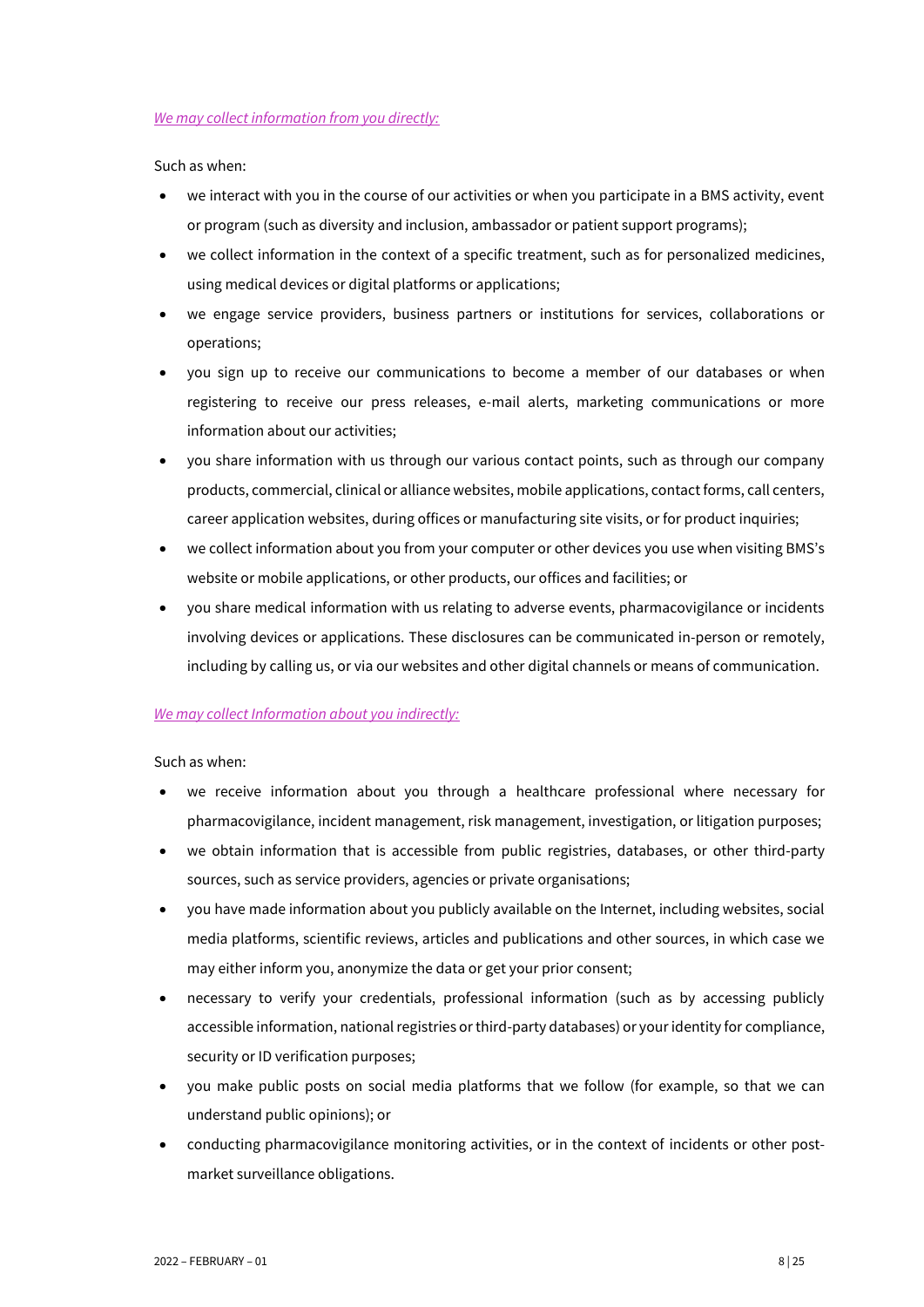We may also collect information about you automatically, such as for security and systems monitoring (e.g. through video (CCTV) recording) and building access control logs when you visit our offices or in other contexts made apparent to you at the time.

## **6. DATA MINIMIZATION**

Where permitted and feasible, and to protect your right to privacy, BMS will take reasonable steps to remove or anonymize information that may directly or indirectly identify you, and restrict to the minimum the amount of Personal Information that BMS Uses, submits or transfers to third parties, courts, or governmental bodies.

# **7. FOR WHAT PURPOSES DOES BMS PROCESS YOUR INFORMATION**



This is a global Notice. BMS Processes your information in the context of our regular activities, and in accordance with the purposes as set out in this Notice, a separate notice, or when Applicable Data Protection Laws either permit or require us to do so. These purposes may vary depending on where you live and where BMS operates. Where the laws of a country restrict or prohibit certain activities described in this Notice, we will comply with such requirements. This may include refraining or not Using your Information for those purposes restricted or prohibited in that country.

Below, we list some of the main, but not all, of our purposes for which we may Use Personal Information about you.

| Main purposes for which BMS may Use your Personal Information |                                                                                                                                          |  |
|---------------------------------------------------------------|------------------------------------------------------------------------------------------------------------------------------------------|--|
|                                                               | We may Use Personal Information about you, your staff and third<br>parties with whom you collaborate in the context of the services that |  |
|                                                               | you provide to us. Such Personal Information may include:                                                                                |  |
|                                                               | when you need access or authorisation to connect to our systems,<br>$\bullet$                                                            |  |
| <b>Contracting purposes</b>                                   | devices or enter our facilities;                                                                                                         |  |
|                                                               | to protect our systems and IT infrastructure;<br>٠                                                                                       |  |
|                                                               | when assisting us in our activities; or                                                                                                  |  |
|                                                               | when we conduct audits or assessments of your organisation.                                                                              |  |
|                                                               | This includes obtaining Personal Information before, during and after                                                                    |  |
|                                                               | we enter into a contract with your, your organisation and your staff.                                                                    |  |
|                                                               | We may Use Personal Information about you when we partner with                                                                           |  |
| <b>Collaboration and</b>                                      | other organisations, including private or public alliances, institutions,                                                                |  |
| research purposes                                             | regional or local discussions, or life science industry groups                                                                           |  |
|                                                               | associations and consortiums.                                                                                                            |  |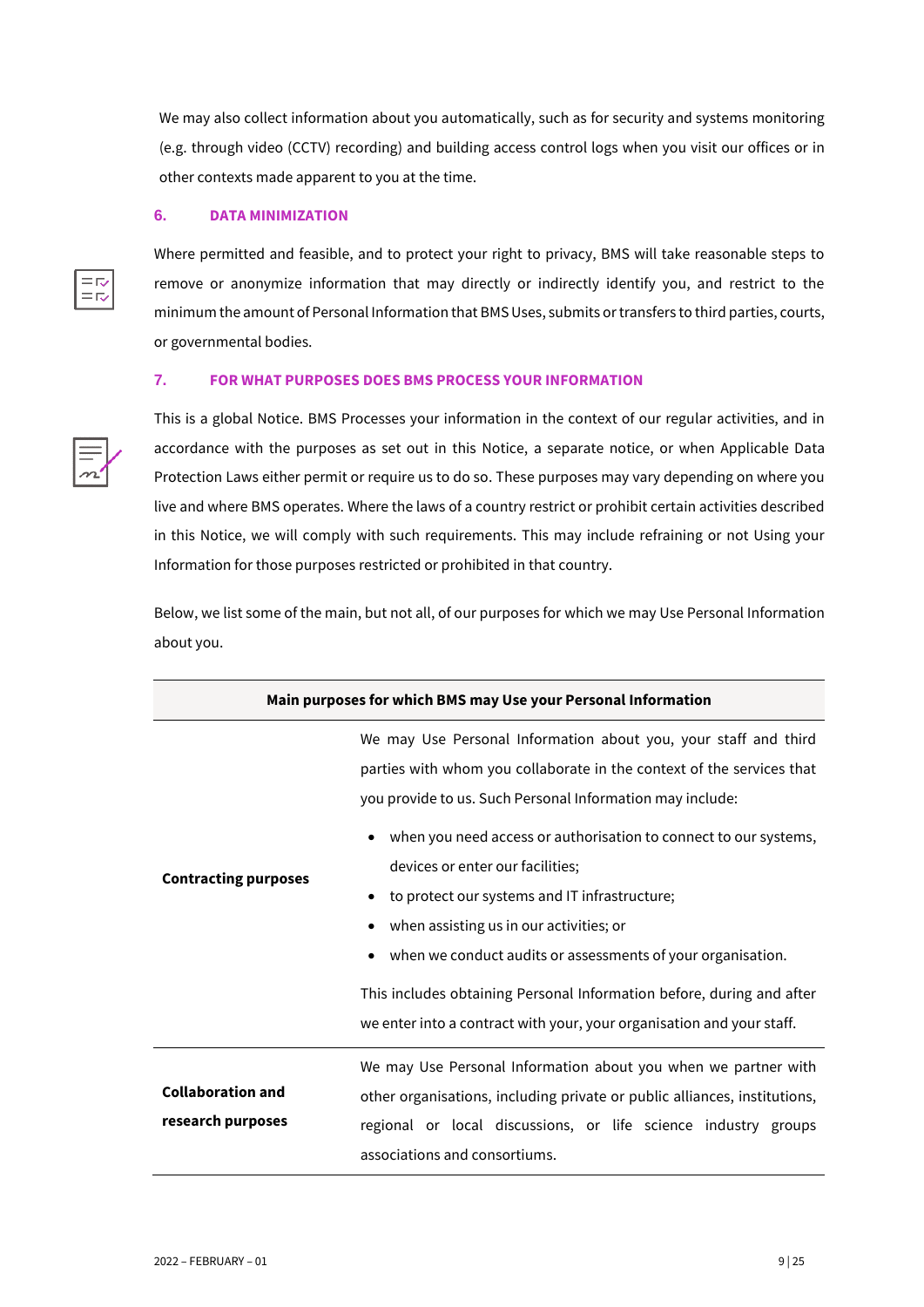| <b>Patient advocacy and</b><br>support programs          | When we exchange, interact or establish partnerships with service<br>providers, local, regional or global patient advocacy associations or<br>organisations, or other life sciences companies, including in the context<br>of patient-related support or management programs.                                                                                                                                                                                                                                                                                                     |  |  |
|----------------------------------------------------------|-----------------------------------------------------------------------------------------------------------------------------------------------------------------------------------------------------------------------------------------------------------------------------------------------------------------------------------------------------------------------------------------------------------------------------------------------------------------------------------------------------------------------------------------------------------------------------------|--|--|
|                                                          | As we develop and manufacture innovative therapies, we may Use<br>Information, which may include sensitive Personal<br>Personal<br>Information about you when providing:                                                                                                                                                                                                                                                                                                                                                                                                          |  |  |
| <b>Providing innovative</b><br>products, such as devices | personalized medicines, such as cell-therapies, or other<br>$\bullet$<br>innovative therapies; or                                                                                                                                                                                                                                                                                                                                                                                                                                                                                 |  |  |
| or personalized medicine                                 | digital health platforms, digital or medical devices, medical<br>$\bullet$<br>equipment, tools or applications.                                                                                                                                                                                                                                                                                                                                                                                                                                                                   |  |  |
|                                                          | In this context, we may keep Personal Information, including health<br>information, about you for manufacturing, quality or safety purposes.                                                                                                                                                                                                                                                                                                                                                                                                                                      |  |  |
| <b>Managing BMS's</b><br>relationship with you           | For example, when we:<br>respond to your questions, comments, application and<br>requests;<br>manage your access to our systems, devices and facilities;<br>٠<br>conduct due diligence (including for compliance with anti-<br>$\bullet$<br>bribery laws and to avoid conflict of interests) or audits<br>activities;<br>invite you to our events, activities, initiatives or programs;<br>$\bullet$<br>conduct assessments, provide training, perform background<br>checks or identity verification, send invoices; or<br>have to disclose information to competent authorities. |  |  |
| <b>Commercial and</b><br>marketing activities            | When conducting our business operations, we may interact with you in<br>person or digitally or to improve our brand and products, such as<br>through the following activities:<br>Market Research and surveys: we collect Personal<br>Information about individuals for market research purposes.<br>We collect this information through surveys and interviews<br>with patients and<br>healthcare professionals or other<br>stakeholders to help us improve our products and understand<br>the market;                                                                           |  |  |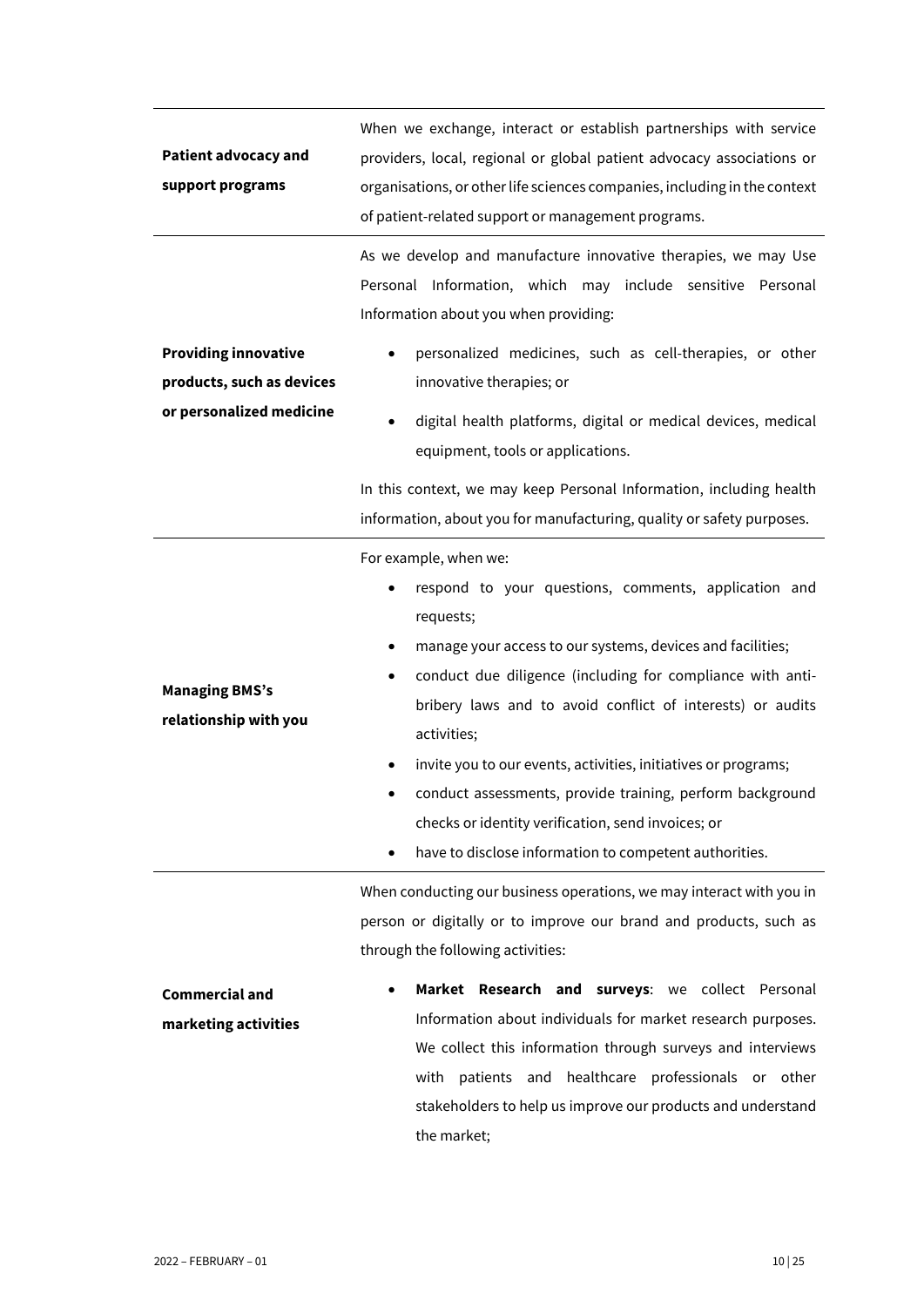- **Direct Marketing**: we Process Personal Information to provide marketing information to individuals, including in-person, by electronic or remote means; or
- **Websites and social media platforms**: we may use social media to inform the public about our activities. We might collect aggregate information about social media users when you comment on BMS-related topics or use BMS media channels. See more details in our [section 4.](#page-3-0)

|                            | BMS Uses limited Personal Information before, during and after we         |
|----------------------------|---------------------------------------------------------------------------|
|                            | place a pharmaceutical product or a medical device on the market.         |
| In the context of clinical | This includes during our sponsored clinical trials and studies, such as   |
| operations, studies and    | for drug safety (pharmacovigilance), or incident or post-market           |
| programs                   | surveillance monitoring (materiovigilance), or when interacting with      |
|                            | authorities, regulatory agencies and bodies. We may also conduct real-    |
|                            | world evidence activities in compliance with regulatory requirements.     |
|                            | When we Process professional information to assess individual's           |
|                            | suitability for roles at BMS or collaboration purposes, such as when you  |
| Job application            | apply on our career websites, through a job offer posted online or        |
|                            | through agencies with whom we have partnerships. You can read more        |
|                            | information in section 14 "Applying to work at BMS".                      |
|                            | When we conduct in-person and activities to inform the general public,    |
| <b>Patient recruitment</b> | healthcare professionals and patients about our diseases, upcoming        |
| activities and websites    | medicines and treatments or studies that may enable individuals to        |
|                            | apply to such clinical trials or studies that we conduct.                 |
|                            | When we Process information to comply with regulatory obligations         |
| <b>Regulatory and</b>      | particularly where they relate to drug safety and risk management         |
| compliance                 | obligations, and obligations related to spend-transparency and similar    |
|                            | requirements specific to the pharmaceutical sector.                       |
|                            | For example, we may have to keep, preserve Personal Information           |
|                            | about you in order to protect our rights, or for the protection of third- |
| Investigations,            | party rights. In certain situations, we may have to submit or transfer    |
| prosecutions, or defence   | such information third parties, courts, or governmental bodies            |
| of legal claims            | including outside your country of residence. Where permitted and          |
|                            | feasible, and to protect your right to privacy, BMS will take reasonable  |
|                            | steps to remove or anonymize information that may directly or             |
|                            | indirectly identify you and restrict to the minimum the amount of         |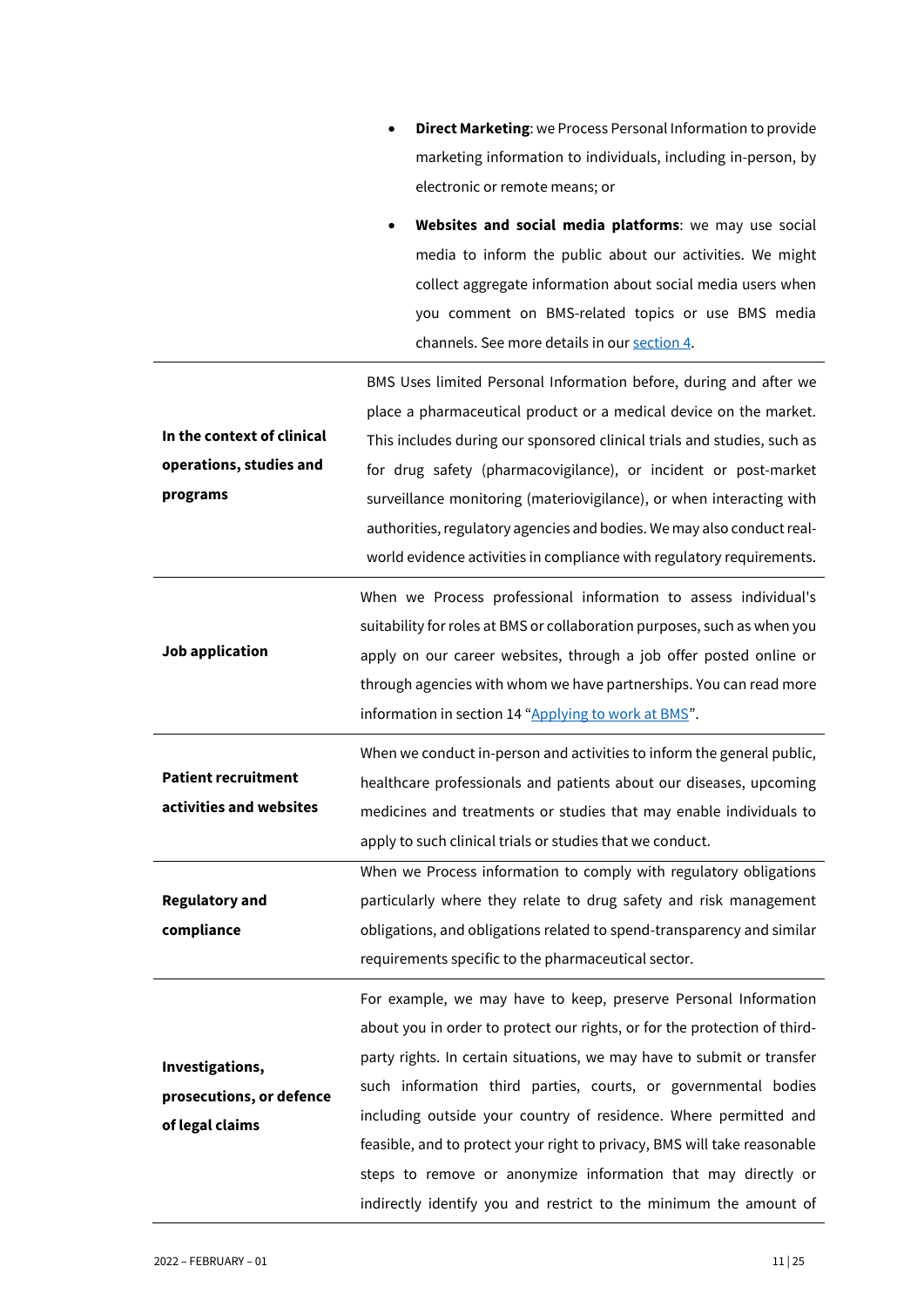Personal Information that BMS submits or transfers to third parties, courts, or governmental bodies.

**Other purposes**: BMS will Process your Personal Information for other purposes, where permitted or when required such as reporting information for BMS's risk management and drug safety obligations.

# **8. HOW BMS JUSTIFIES USING YOUR INFORMATION**

In this section, we describe our legal justifications (commonly referred to as "**legal basis**") for the Use of your Personal Information related to each of our main Processing activities. We will use the legal basis that is most appropriate for the purpose and circumstances related to such Processing. Below, we have explained which legal bases we may choose or have to use when Using your Personal Information.

There may be times where we must use your consent to Process your Personal Information. We may also decide to ask your permission to Process your Personal Data, such as in the context of voluntary initiatives or activities.

**Please note**: depending on the country where you reside, the law of your country may not require that BMS use a specific legal basis to justify Using your Personal Information, including transfers of your Personal Information outside your country. However, when Applicable Law requires a legal basis, we will inform you about what legal basis we use at the time of the collection or when we communicate with you. If your jurisdiction requires consent to Process your Personal Information when you interact with us, we will obtain your consent prior to the Use of such Information.

In the following table, you can read more details about what legal basis or combination of legal bases we use when Processing your Personal Information.

| Our legal bases                                                | Examples of activities that we conduct with your Personal Information |                                                                                                                                                   |  |
|----------------------------------------------------------------|-----------------------------------------------------------------------|---------------------------------------------------------------------------------------------------------------------------------------------------|--|
|                                                                | $\bullet$                                                             | conducting our regular commercial activities;                                                                                                     |  |
| We may use our                                                 | $\bullet$                                                             | scientific and statistical research purposes;                                                                                                     |  |
| legitimate business                                            |                                                                       | registering BMS visitors and supplier personnel visiting our offices;                                                                             |  |
| interest or private                                            | $\bullet$                                                             | improving our products and services;                                                                                                              |  |
| <b>interest</b> to Process<br>your Personal<br>Information for | $\bullet$<br>$\bullet$                                                | interacting with contractors, patients and the general public;<br>keeping you informed about our regular activities, such as with<br>newsletters; |  |
|                                                                | ٠                                                                     | conducting market research and surveys;                                                                                                           |  |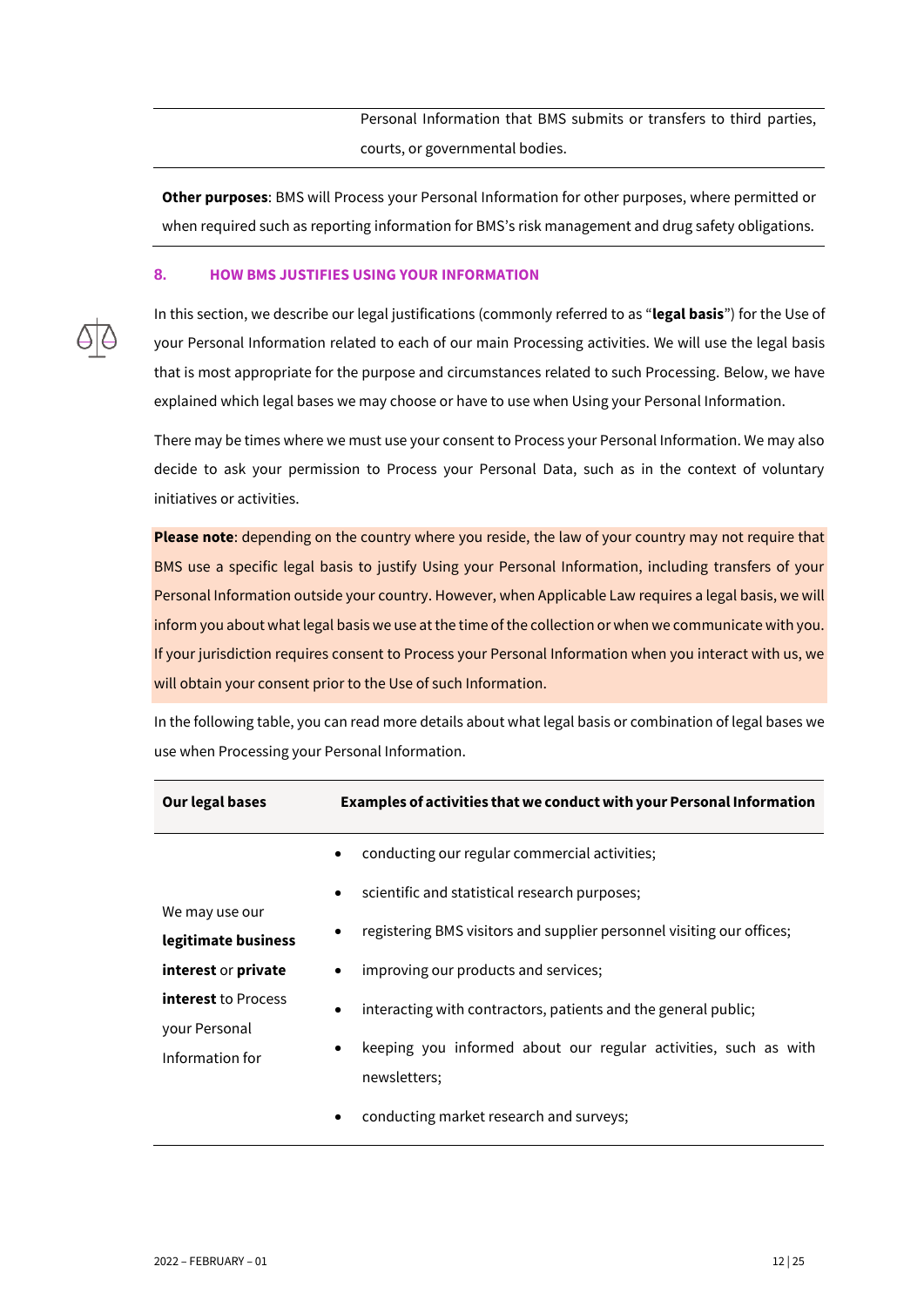| • collecting information that you decide to share on the internet or social |  |  |
|-----------------------------------------------------------------------------|--|--|
| media platforms, collecting responses from surveys, sending you             |  |  |
| newsletters, and inviting you to events;                                    |  |  |

- responding to your enquiries;
- engaging with you whether in-person, remotely, or digitally to organize our activities, or exchange information with you about our products or initiatives, or services;
- conducting profiling activities, such as tiering of individuals, our customers, key opinion leaders, visitors of our websites, through the use of applications and devices, and for other similar activities or through other means;
- conducting research activities alone or together with other third parties;
- to prevent crime (such as fraud, financial crime, and theft of intellectual and industry property) and to ensure the integrity of our manufacturing and other operations; or
- when necessary to enable us to operate as a pharmaceutical company.

when Using Personal Information about you, your staff, suppliers and third parties with whom you collaborate, for example to:

send you requests for proposals or suggest partnership and collaboration;

|                                    | $\bullet$ | generally manage the contractual relationship with you as a partner,<br>supplier or a third party service provider, such as for billing and |
|------------------------------------|-----------|---------------------------------------------------------------------------------------------------------------------------------------------|
|                                    |           |                                                                                                                                             |
|                                    |           | with you, your institution and staff;                                                                                                       |
| relationship with you              |           | assess the feasibility of a study with your institution and to contract                                                                     |
| when we rely on our<br>contractual | $\bullet$ | conduct due diligence, assessments or audits of your organisation;                                                                          |

|                       | We may Use your Personal Information, including keeping or sharing it |  |
|-----------------------|-----------------------------------------------------------------------|--|
|                       | with authorities as required or when allowed by Applicable Data       |  |
| To <b>comply with</b> | Protection Laws, such as to:                                          |  |
| applicable laws       |                                                                       |  |

• respond to or notify authorities about pharmacovigilance monitoring activities, incidents or other post-market surveillance obligations,

When we rely on the control of the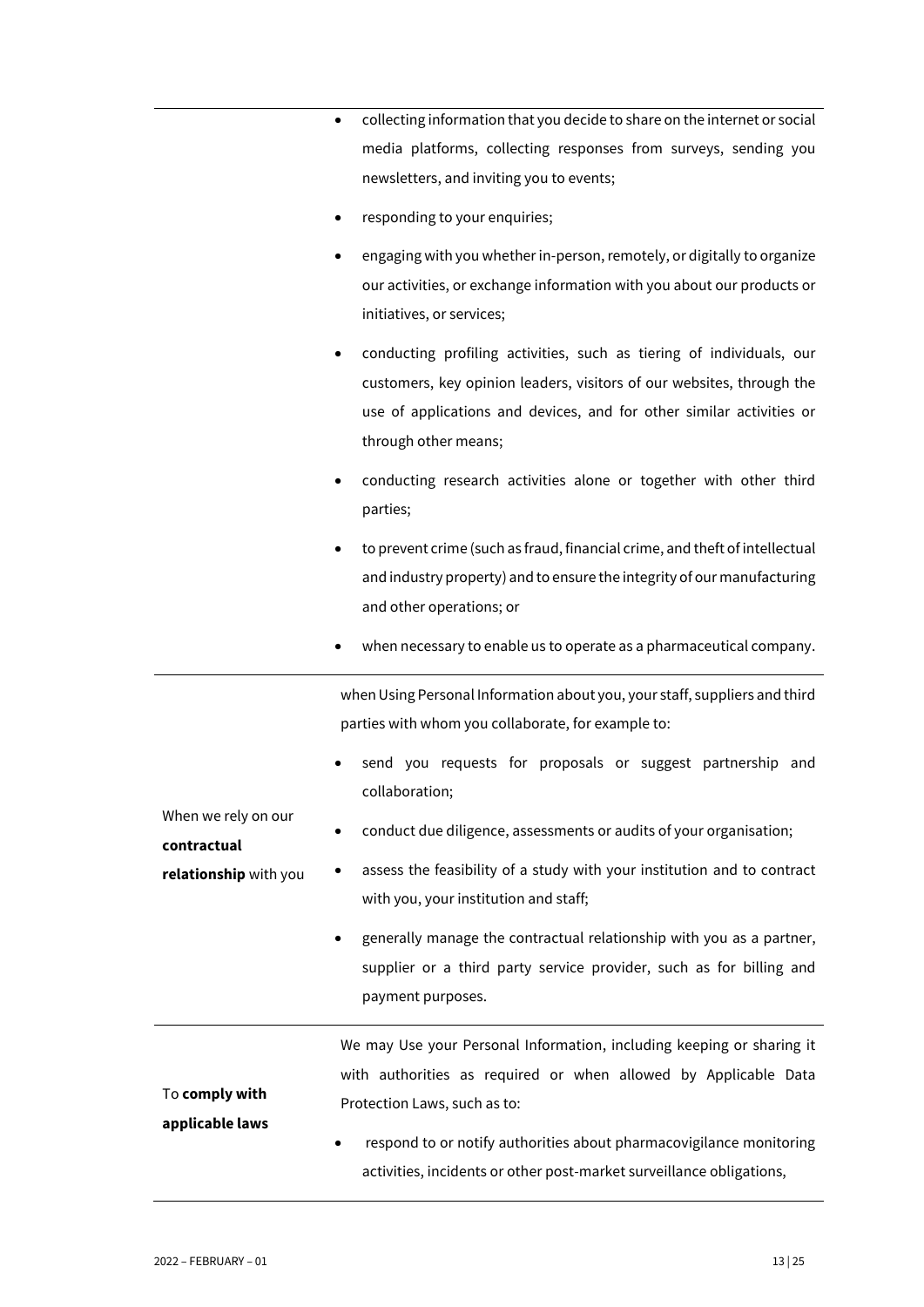|                          | for spend transparency;<br>$\bullet$                                          |
|--------------------------|-------------------------------------------------------------------------------|
|                          | tax or accounting;                                                            |
|                          | anti-bribery and other laws that prohibits conflicts interest;                |
|                          | to respond to government regulators, agencies, courts, or other third         |
|                          | parties in legal proceedings.                                                 |
|                          | when the law of your country enables us to rely on it, in particular in       |
|                          | situations that will be of significant public interest, such as for:          |
|                          | scientific research that leads to medical breakthroughs or new                |
| We use the <b>public</b> | medicines, seeking for a better understanding of diseases or to               |
| interest                 | improve our products;                                                         |
|                          | to provide early access to our medicines;                                     |
|                          | the prevention of diseases (such as in a pandemic situation); or              |
|                          | preventing or the detection of crime.                                         |
|                          | In limited situations, BMS may have to collect information, which includes    |
| We may use your          | the use of sensitive Personal Data about you to protect your life or against  |
| <b>Vital interests</b>   | incidents or other threats.                                                   |
|                          | In some instances, the law of your country may allow BMS to use a legal       |
| <b>Other legal</b>       | exception. This may apply, for example, when Using your health data to        |
| exceptions               | conduct research projects or to ensure high standards of quality and safety   |
|                          | of health care and of medicinal products or medical devices.                  |
|                          | We may use your prior permission when the law of your country requires us     |
|                          | to do so, for example to Use your Personal Information, disclose it, transfer |
|                          | it to, or share it with, third parties, including outside your country of     |
|                          | residence.                                                                    |
|                          | In other instances, we may require your prior consent to:                     |
| With your consent        | engage with you remotely or in-person, to send you commercial                 |
|                          | communications electronically (via an opt-in or a right to opt-out),          |
|                          | such as for direct marketing, market research, surveys, propose               |
|                          | collaborations, or for general interactions with you;                         |
|                          | invite you to events or to propose you participate in various BMS             |
|                          | activities and initiatives;                                                   |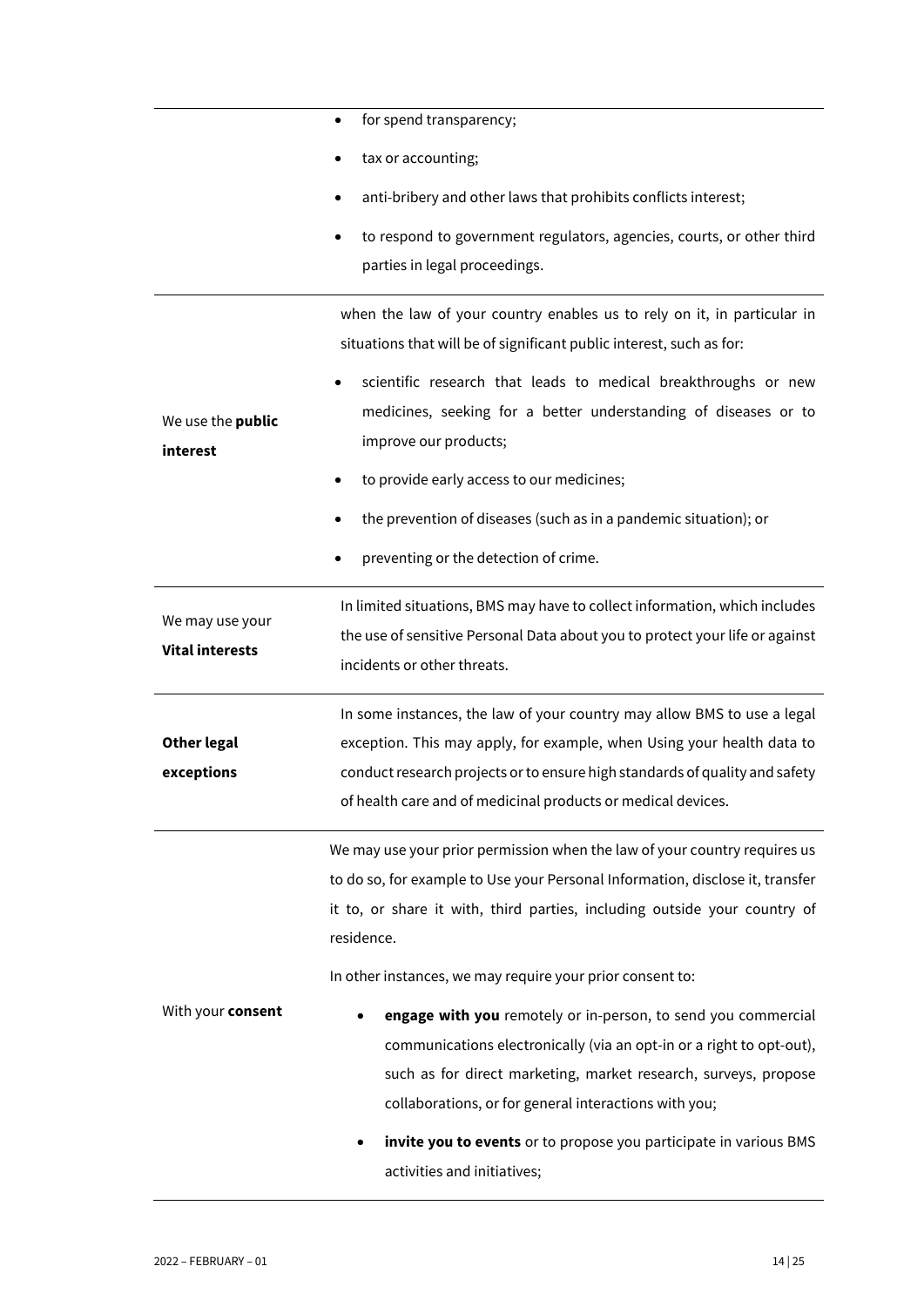• **use your media content** and your images (such as your photographs, audio or video recordings) for interviews, events or other BMS initiatives.

When you consent to the Processing of your Personal Information, you may have the right to withdraw that permission at any time. In such case, we will cease to Use your information in the future and, unless BMS has an obligation to keep it for a longer period, we will employ reasonable measures to limit or prevent further Use of it. This includes archiving, blocking, or employing encryption, anonymization, or erasure techniques.

# **9. WITH WHOM DO WE SHARE YOUR INFORMATION**



As a multinational company operating worldwide, your Personal Information may be shared with, or accessed by, parties located outside your country of residence. If you are located outside of the United States, BMS may share your Personal Information with parties located in countries that provide less protection than in your country, which includes the United States. We may also Process and share your Personal Information with some of our affiliates and other members of the BMS group including selected and approved third parties (vendors and business partners) that help us operate worldwide. When doing so, we implement appropriate measures to prevent unauthorised access or Use of your Personal Information.

Below you can find more information about how BMS shares your Personal Information within its group of entities and with third parties.

# *Sharing your Personal Information within the BMS group*

Often, we share your Personal Information within the BMS group of companies ("**BMS Group**"). This may include the Bristol Myers Squibb Company headquarters in the United States and all of its current and future subsidiaries, branch offices, affiliates, entities and other companies that are part of, owned or controlled by, the BMS Group. When exchanging information internally, we rely on appropriate arrangements and mechanisms to cover any transfer of your Personal Information within our corporate structure, such as binding corporate rules (BCRs), contractual arrangements approved by authorities or based on consent.

# *Sharing your Personal Information with third parties*

To conduct our business, we share with, or disclose Personal Information to, third parties, such as:

• **Third-party service providers** for the purpose of outsourcing specific business activities to request external support and resources. This may include companies that provide information technology services, clinical trials and studies support, marketing or market research services, events, meeting and planning services, or services related to talent acquisition or consultancy;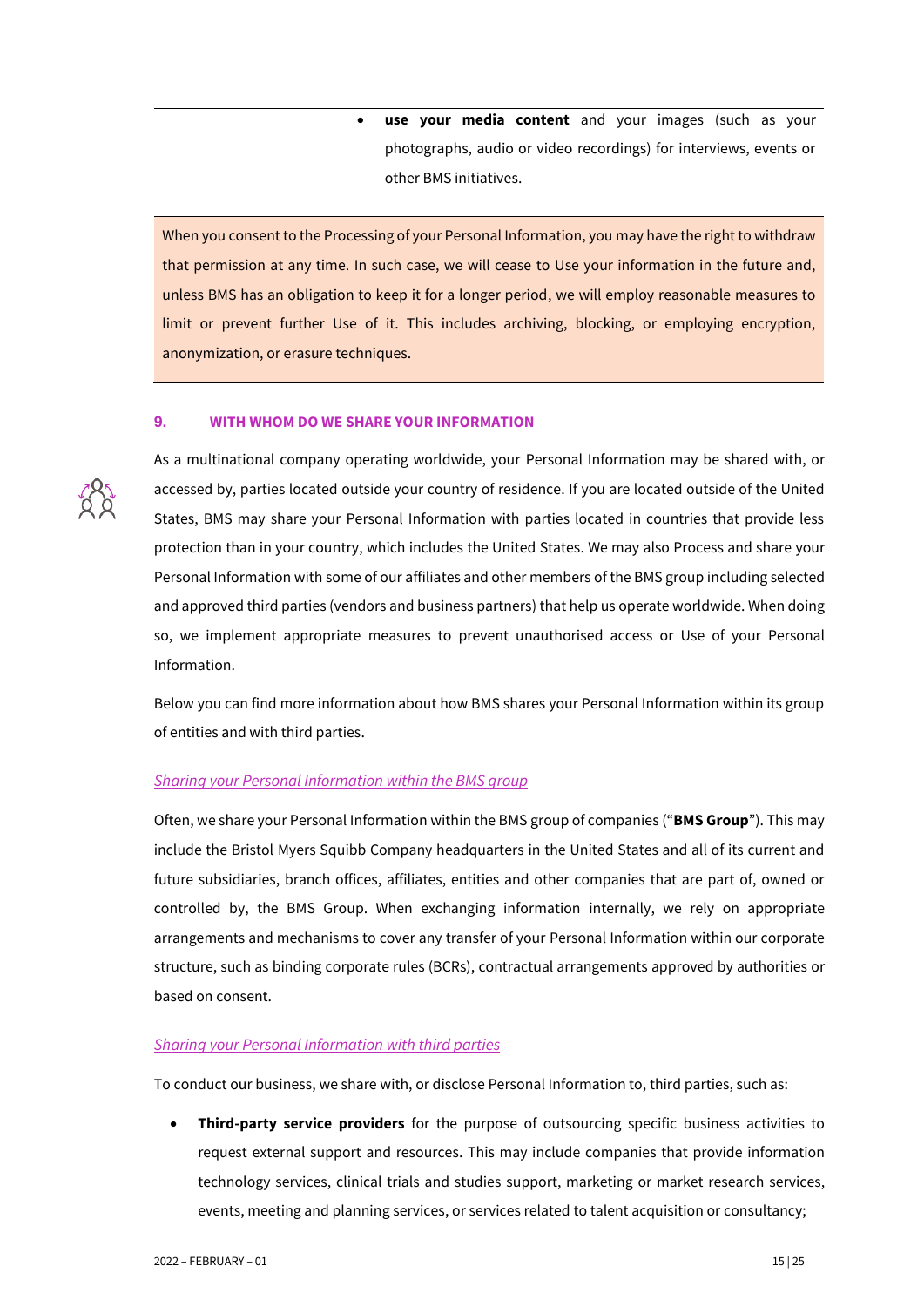- **business partners** such as external scientists and healthcare professionals to review and assist us with healthcare compliance activities and institutions and other organisations with whom we collaborate to support our clinical or commercial activities (such as for clinical studies, patient support programs, and so on);
- **Regulatory and health authorities** including governmental bodies (such as the FDA, EMA, NHS), data protection authorities, tax authorities, or courts in case of disputes, when permitted or required by Applicable Data Protection Law; and
- **third parties to whom BMS is legally obligated to provide such information**, such as other parties in litigation or legal disputes, guardians, conservators, or individuals with powers of attorney.

When engaging with third parties, we enter into agreements with them for the Processing of Personal Data so that such Processing is carried out in accordance with our instructions, in a confidential, secure, and transparent manner in order to protect your privacy rights. When it is not possible to enter into an agreement with a third party, such as when engaging, reporting or interacting with regulatory or health authorities or courts, and when legally possible, we will use our best efforts to implement appropriate security measures and controls (such as pseudonymisation) to protect your Personal Information.

# *If you are in the European Economic Area ("EEA"), Switzerland and the United Kingdom*

Whenever we transfer your Personal Information within the EEA, Switzerland or to countries that are deemed "adequate", such countries are deemed to offer the same level of protection as given by the law of your country. When accessing your Personal Data from, or transferring it, **outside of the EEA or Switzerland** to countries that **may not provide the same level of protection as your own country**, we will use appropriate safeguards to protect your right to privacy. For example, such safeguards may consist of using Standard Contractual Clauses (to exchange information with third parties outside of the EEA, Switzerland and the United Kingdom), Binding Corporate Rules (for data transfer within the BMS group of companies) as approved by the European Commission or the competent authority, data transfer agreements or your consent.

# *If you are outside the EEA, Switzerland and the United Kingdom*

Where possible, we will allow access to or the transfer of your Personal Information outside your country of residence:

- to countries that provide a reasonable high level of data protection;
- using the most appropriate data transfer mechanisms available to BMS; or
- where required by Applicable Data Protection Laws, after we get your prior permission, for the collection, disclosure to third parties and the transfer of your Personal Information to a country which does not provide an adequate protection equivalent to the laws of your country of residence.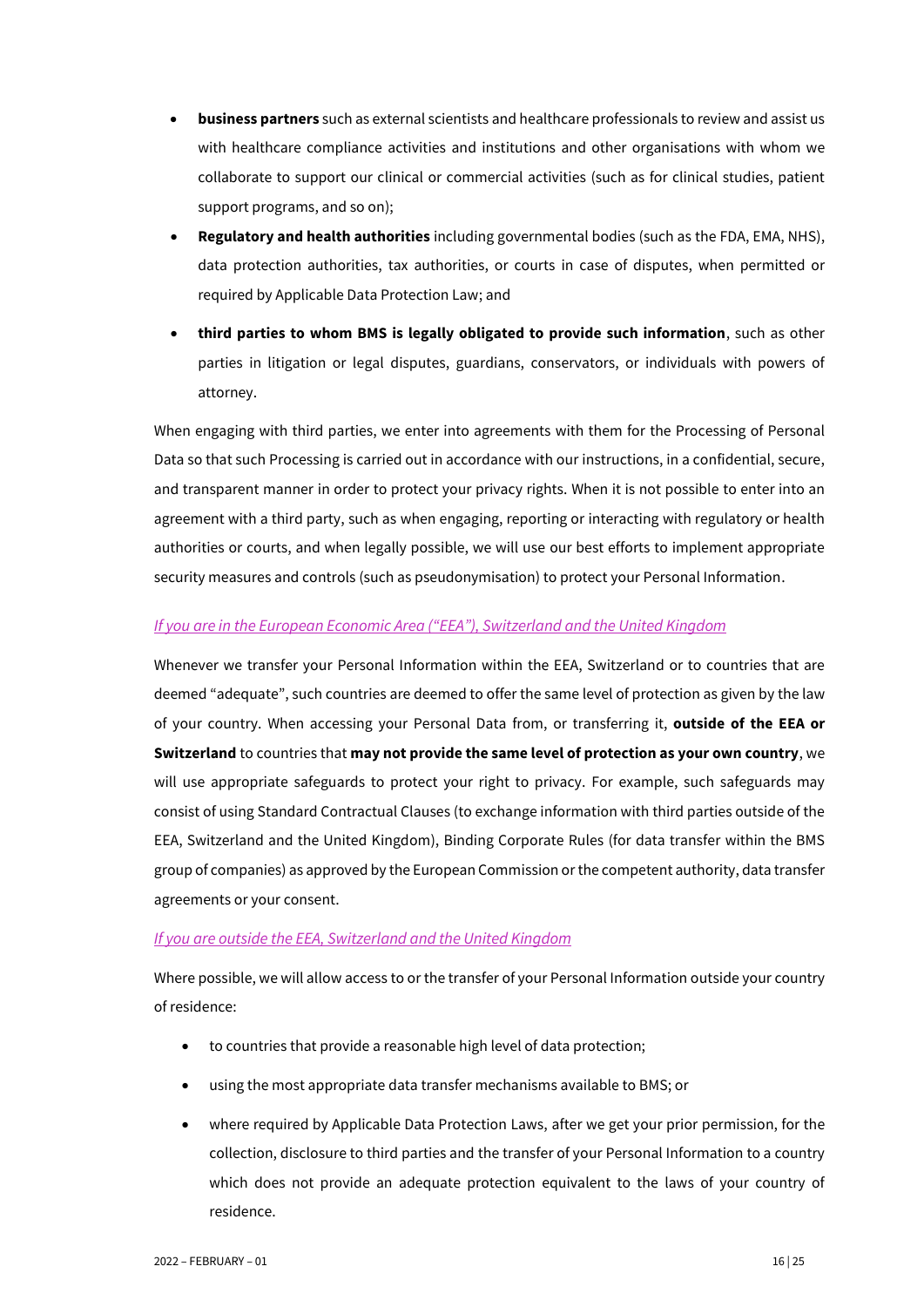#### <span id="page-16-0"></span>**10. AUTOMATED DECISION-MAKING AND INDIVIDUALS' RIGHTS**



Unless permitted by law, **BMS does not make decisions based solely on automated Processing (including profiling) of individual data unless we inform you otherwise prior to the Processing.** We may use algorithms that will enable us to use automated decision-making, including to create profiles. This means that when we use certain technologies, software or algorithms, which may allow us to create profiles, tiering, further understand trends and statistics or use other advanced technologies or automated processing, someone will be involved to validate decisions resulting from such use.

As the use of such technologies evolves, we may use algorithms without a person involved in the decision. In this case, if this activity requires us to Process your Personal Information that is not anonymized, we will comply with any applicable legal requirements, such as to draw this to your attention and provide you with information about the logic involved in the decision, as well as the significance and the envisaged consequences for you of such Use of your Personal Information. Depending on your country of residence, you will have the right to ask that such decision is taken by an individual.

### **11. WHAT ARE MY RIGHTS AND HOW TO EXERCISE THEM**



You have a number of rights related to the Personal Data that we Process about you (this will depend on the jurisdiction where you reside and the legal basis that we use). Most often, exercising your right is free of charge. We may also have to clarify your request and explain if we can comply with it or if this is restricted in your situation. You can always contact BMS a[t eudpo@bms.com](mailto:eudpo@bms.com) to find out more about your rights and how best to exercise them.

Below we have listed individual rights that may apply depending on your jurisdiction.

You may have the right to:

- **receive a copy** of your Personal Data we hold about you;
- **correct** your Personal Data we hold about you;
- where applicable, **receive a machine-readable copy** of your Personal Data (portability);
- ask us to **delete** your Personal Data or **restrict** how it is used;
- where applicable, **object**to Processing of your Personal Data for certain purposes, such as when we use it for marketing purposes (opt-out); and
- where you have provided us with your **consent** to Use your Personal Data, you can withdraw your consent at any time without affecting BMS' Use of such information before your withdrawal of consent.

#### *Exceptions to your rights*

There may be exceptions to your privacy rights described in this Notice. This depends on the country where you reside, why we are Processing your Personal Data and if your request may impair the rights of others. If we cannot comply with your request to exercise your privacy rights, for example when we keep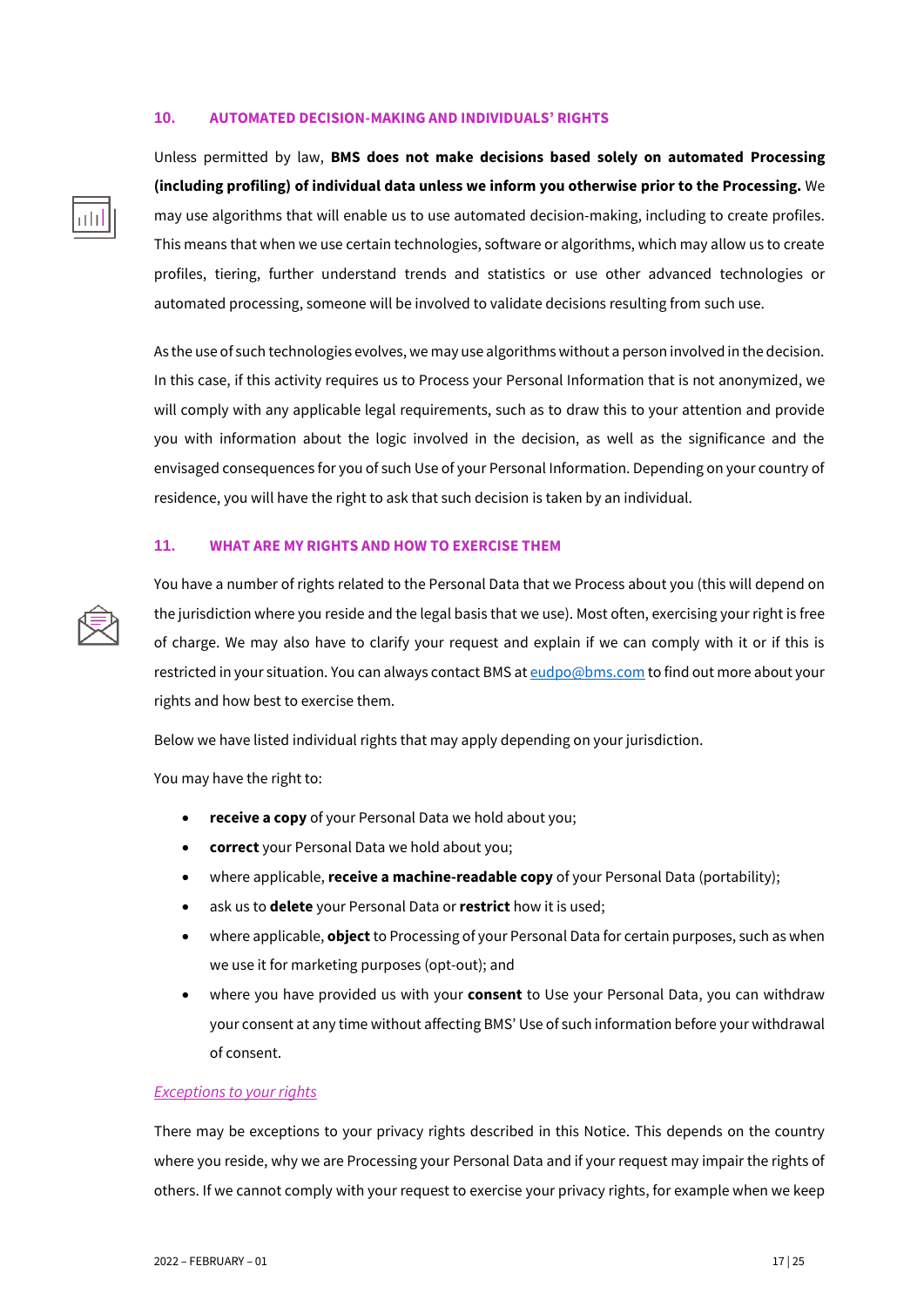your information for regulatory purposes orfor the investigation, prosecution, or defence of a legal claim, we will explain this to you when you contact us.

#### **Example**

If you ask BMS to stop sending you marketing communications by e-mail, we may keep your e-mail address and other contact details in case we conduct other activities with you, such as when we have a contract with you or if we have a legal or a regulatory obligation to keep your contact details.

## *How to contact us*

If you have any questions about how we Use your Personal Information, please contact our Data Protection Office a[t eudpo@bms.com.](mailto:eudpo@bms.com)

**Note**: We may need to request specific information from you to help us confirm your identity. If your request is complex or if you have made a large number of requests, it may take us longer to respond to you, but we will keep you informed of any delays. You will not have to pay a fee to obtain a copy of your Personal Data (or to exercise any of the other rights). However, we may charge a reasonable fee if your request is clearly unfounded, repetitive or excessive.

# *Lodging a complaint with the Information Commissioner's Office*

In some countries, you may have the right to lodge a complaint to the relevant data protection or competent authority if you believe that we Process your Personal Information unlawfully or are violating your rights. For example, in the United Kingdom, if you feel that we have been unable to resolve your information rights concern, you have the right to raise the matter with the Information Commissioner's Office by using their [live chat service](https://ico.org.uk/global/contact-us/live-chat) or calling their helpline on 0303 123 1113.

# **12. HOW LONG WE RETAIN YOUR INFORMATION**

We aim not to retain your Personal Information for longer than necessary for the specific business purposes for which it was collected. After that, unless we are required to continue to maintain the information by law, we may anonymize, restrict, block or delete it.

In certain cases, BMS may retain your Personal Information for a longer period for the purpose that we have and, in a manner, or a format, that may require BMS to keep certain identifiers. In such case, we may archive it and apply appropriate measures which may consist of blocking, preventing, obfuscating, pseudonymizing, key-coding, or restricting any further access and Use of Personal Information about you. When retaining and storing information about you in our systems, we have put in place data retention schedules in accordance with our company policy and in compliance with Applicable Data Protection Laws.

When assessing the appropriate retention period, we take into account the quantity, nature and sensitivity of Personal Data, the potential risk of harm in the event of unauthorised use or disclosure, the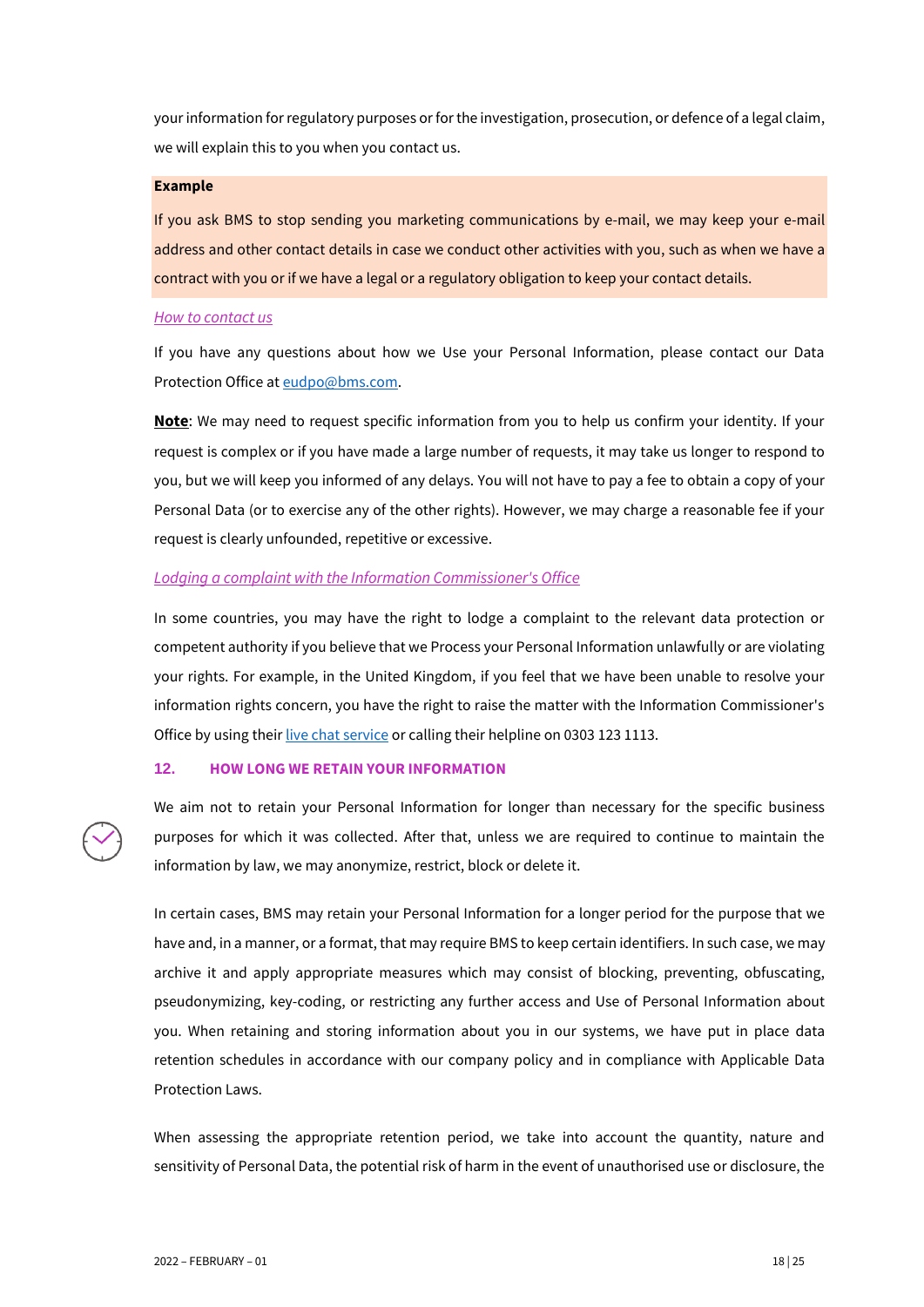purposes of the Processing and whether or not these purposes can be achieved by other means, as well as applicable legal obligations.

# **13. HOW DO WE PROTECT YOUR INFORMATION**

We implement appropriate technical and organisational controls to protect your Personal Information that we hold to prevent unauthorised Processing, loss of data, disclosure, use, alteration, or destruction. Where appropriate, we use encryption, pseudonymisation (such as key coding), de-identification and other technologies that can assist us in securing the information about you, including measures to restore access to your information. We also require our service providers to comply with reasonable and recognized data privacy and security requirements.

We conduct tests and reviews of our technologies and processes, including a review of our business partners and vendors, so that our security controls remain effective. Also, we may further anonymize your Personal Information when it is no longer needed for the purpose for which BMS originally collected such Information.

# <span id="page-18-0"></span>**14. APPLYING TO WORK AT BMS**

BMS may Process your Personal Data to evaluate your application to work at BMS. When applying for an opportunity at BMS, we may collect and Process Personal Information about you directly or indirectly from our official websites, third parties or when you make this information publicly available or accessible by third parties for recruitment purposes. You can consult our career opportunities on this page: [https://careers.bms.com/gb.](https://careers.bms.com/gb) Below, you can find more information about how BMS Processes your Personal Information when you apply to work for us.

# *To consider your application we may collect:*

- **your professional experience**, such as job title, education information, professional qualifications, work experience, publications, and professional networks, programs and activities in which you participated;
- **your contact details**, such as your e-mail address, full name, date of birth and other information necessary to submit your application;
- **information gathered from agencies**, such as information from recruitment agencies, reference providers, and (where permitted by law) background screening providers;
- **publicly available information from** a company website, internet searches or social media platforms such as LinkedIn or other social media platforms, and publicly available profile information (such as your experience, skills, and interests);
- **information that you allow us to access**, for example, if you choose to simplify your login Process to the job platform to allow direct access once you have signed in to your third party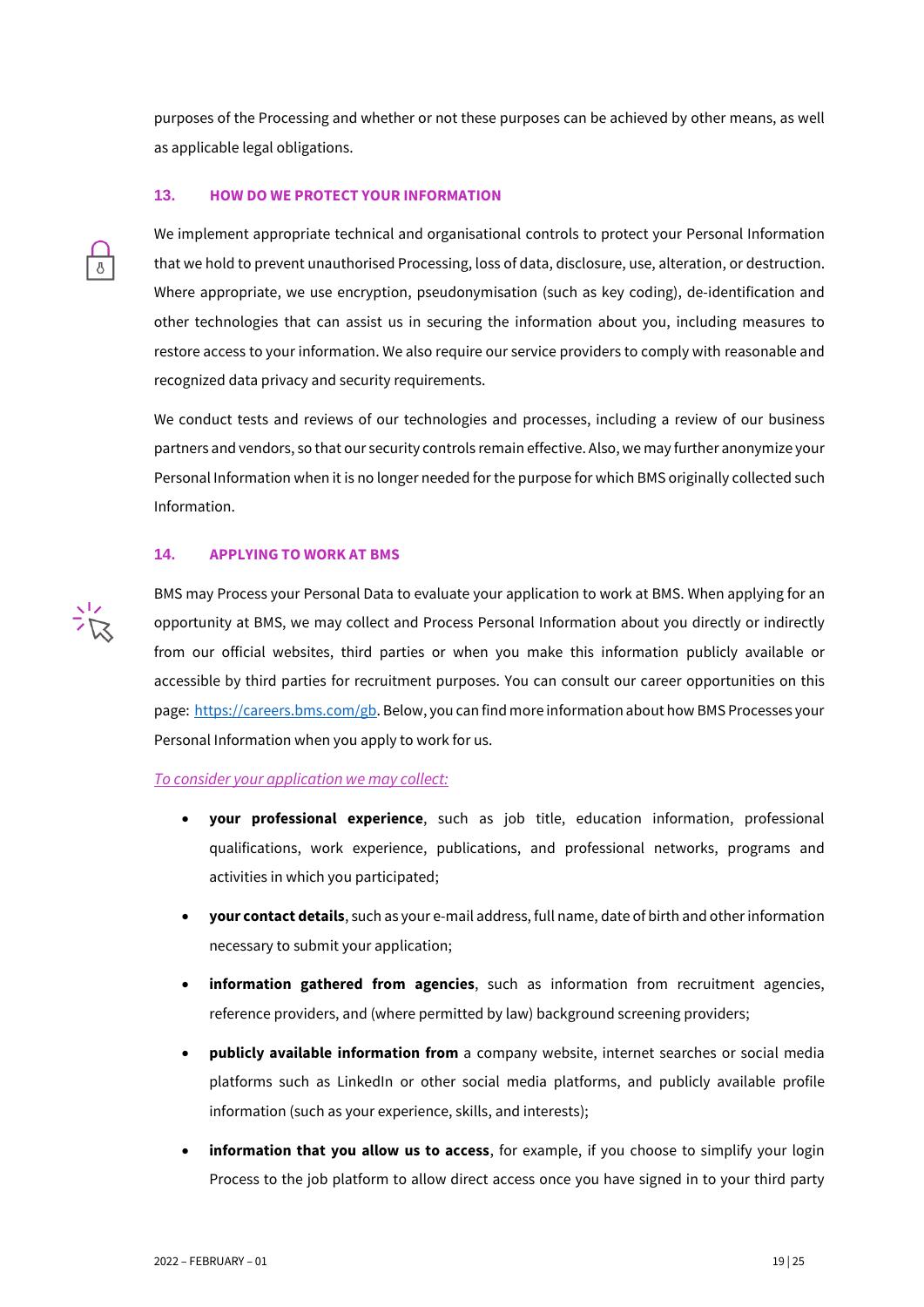social media user account, (such as Gmail or Yahoo!), or if you want to upload information to the platform (such as from LinkedIn) instead of manually completing an application; and

• **other information** that you submit to us, that we obtain indirectly or that we access when looking for new hires or career opportunities.

# *As your job application proceeds*

We may ask you to share additional Personal Information with us, such as:

- **official information**, such as government issued identification number or tax status;
- **financial information**, such as bank account details;
- **special categories of Personal Data / sensitive Personal Data**, including (where it is permitted, necessary or required for your application) information about your health, marital status, trade union membership religion, criminal records, or credit worthiness data; or
- **other information** necessary for your interview or providing you with a job offer, such as details of any known disability or workplace accessibility needs, background information, travel and expenses, performance management, emergency contact details, compensation, hours of work, holidays and benefits-related information.

# *Where do we Use your Personal Information for job application*

As a multinational organisation, our affiliates transfer information globally. When you upload information to a job search platform, you provide it to all our affiliates, each of which may Process it for its own recruitment purposes. This is the case even where you respond to a job posting that mentions a particular BMS affiliate. Accordingly, we may transfer globally information about you (for example, if you are in the European Economic Area ("EEA"), your information may be transferred outside the EEA; if you are in Australia, your information may be transferred outside Australia).

We will not keep your Personal Information for longer than needed to consider your application. However, we may ask your permission to keep some information about you for a longer period (for example your CV or resume, work experience, cover letters and so on) to consider your eligibility for further job opportunities.

If you are a BMS employee, please click [here](https://www.bms.com/assets/bms/united-kingdom/documents/UK%20BMS%20Data%20Privacy%20Notice%20%20-%20Updated%20070121.pdf) or use the link on the footer of our website on [https://www.bms.com/gb.](https://www.bms.com/gb)

# **15. WHAT INFORMATION DO WE COLLECT ABOUT OUR PATIENTS**



BMS Processes Personal Information about patients that use our treatments and in the context of our clinical research activities. We may also Use patient Personal Information in connection with certain activities, such as through our services, patient websites, collaborations or consortium agreements with third parties (for example genetic data), during events interviews, for advocacy related activities, or for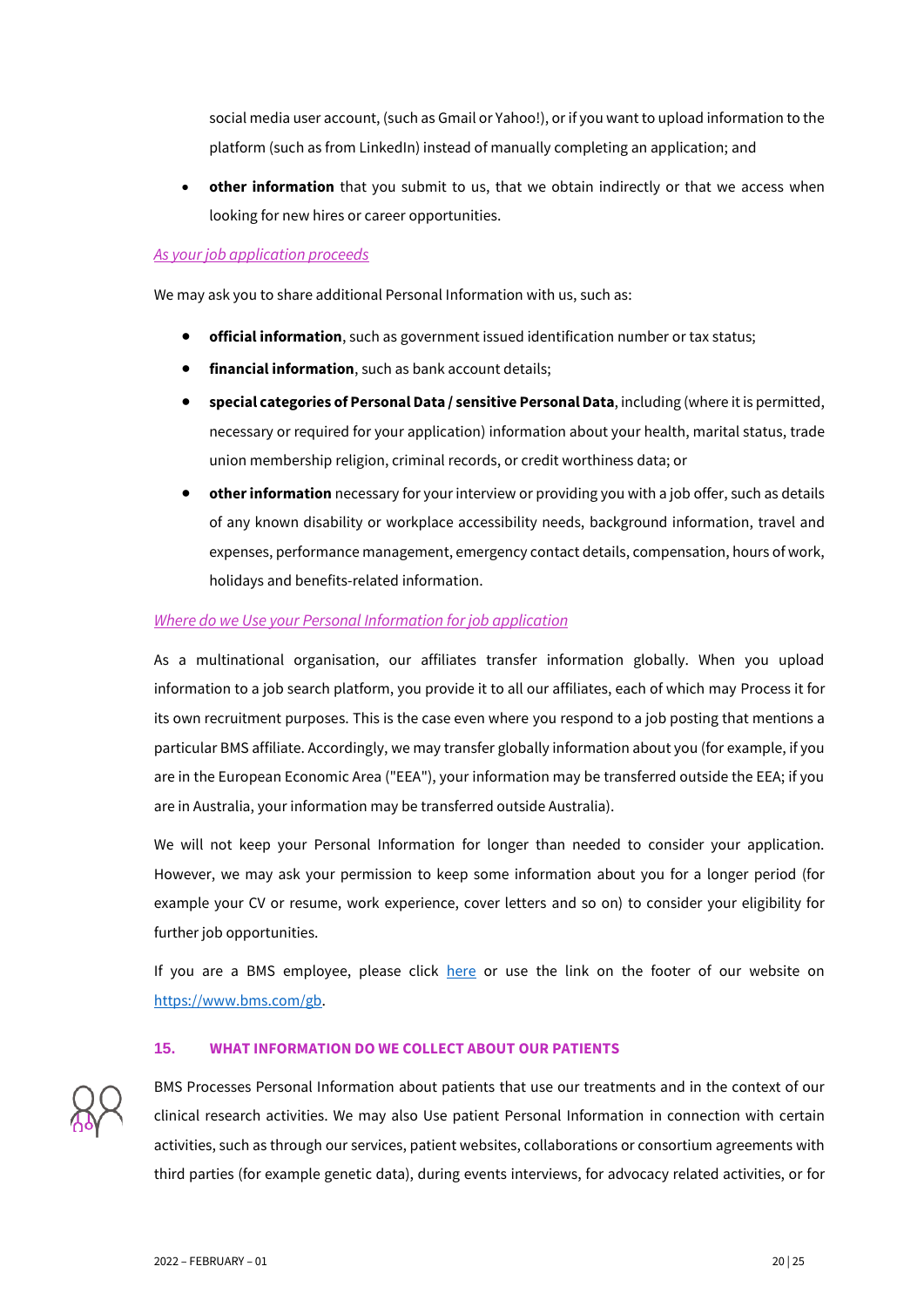clinical trials, studies or research projects linked to our products (for example to recruit you through our websites or business partners).

# **Note, this section, together with this Notice, does not apply to participants to clinical trials**.

This Notice applies to how BMS may Use Personal Information about you when you participate in non-clinical activities. You can read our specific [Patient privacy notice](https://www.bms.com/gb/privacy-policy.html#studypatient) (https://www.bms.com/gb/privacypolicy.html#studypatient) if you are involved in a research project, clinical trial or in a study. Below, you will find out more information about Personal Data that we collect about patients in contexts other than clinical studies or research projects.

# *Patients participating in non-clinical research activities with BMS*

In the context of non-clinical research activities, BMS generally does not collect patient data, except in certain occasions, such as where we have reporting obligations to authorities, when we engage directly with you, via third parties, when you contact us, when accessing websites or other platforms, or if you agree to share such information with us. In some instances, we may have interactions with you or access information about you outside of our clinical research activities. This may happen when:

- accessing our personalized medicines, other innovative therapies or devices;
- BMS collaborates with patient organisations;
- we recruit you for our clinical studies;
- inviting you to our events;
- we propose patient support programs; or
- when conducting surveys, market research, interviews or propose ambassador programs.

When doing so, BMS will either collect information that does not allow us to identify you or use technical measures to limit the risk of identification. For example, we may use measures that could include:

- replacing your information such as name, identification number or any other information with a code (key-coded study data);
- using a third party provider who will only share your Personal Information in an aggregate manner with BMS;
- anonymizing your Personal Information after its collection; or
- requesting your prior consent.

If BMS accesses Personal Information about you that is sensitive, we will protect it adequately. For more information about our Use of sensitive data, please refer t[o section](#page-3-0) 4.

# **16. CHILDREN**



BMS websites and mobile applications are not intended or designed for children under the age of 13. Depending on the country where you reside, you may not use this website under the age of 16 or 18. We do not collect information from any individual we know to be under the age of 13 (or older if your country is more restrictive). Please refer to ou[r Research Participants](https://www.bms.com/gb/privacy-policy.html#studypatient) Privacy Notice (https://www.bms.com/gb/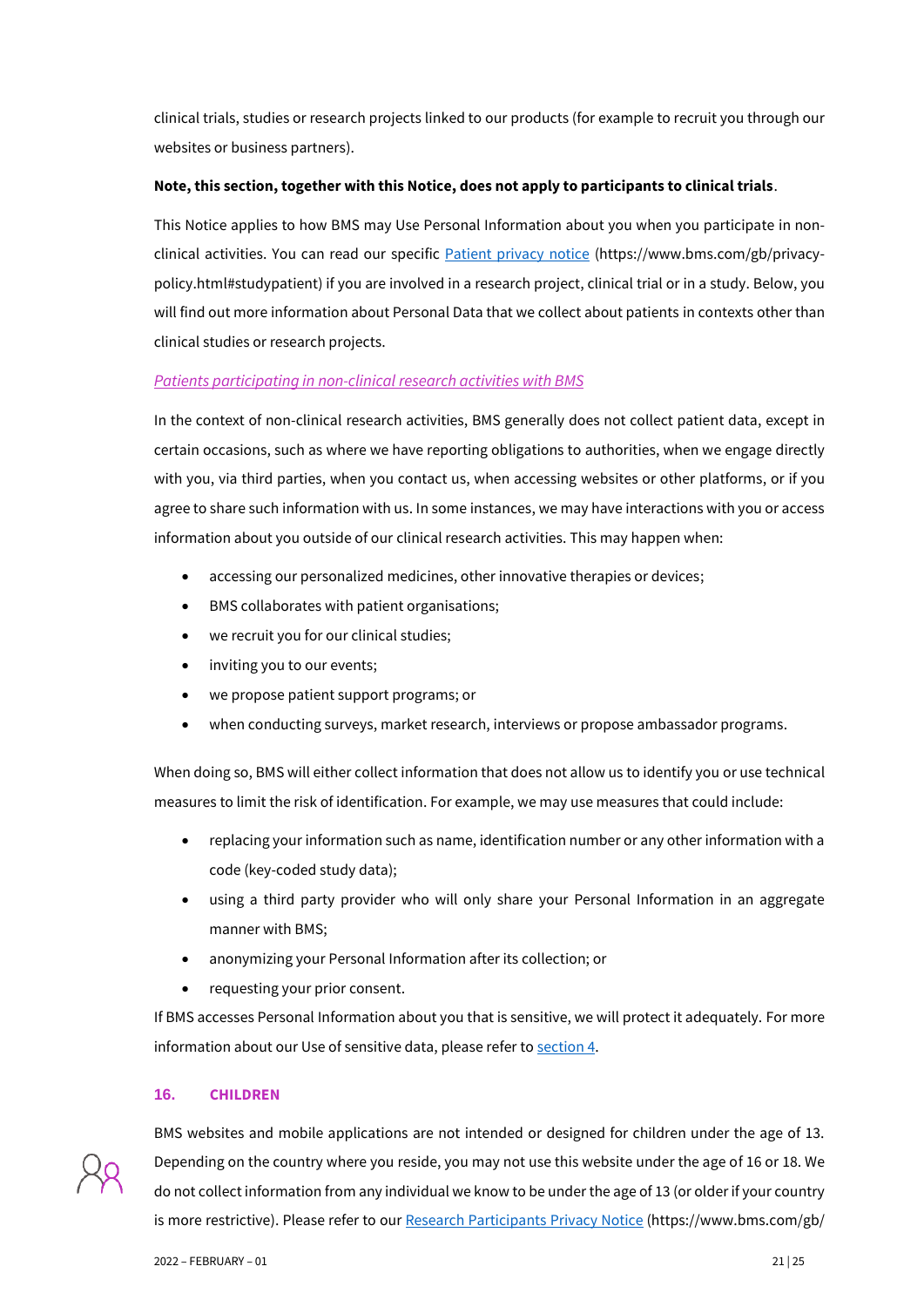privacy-policy.html#studypatient) for further information relating to non-adults participation to our studies.

# <span id="page-21-0"></span>**17. COOKIES AND TRACKING TECHNOLOGIES**



Depending on the country where you reside, you may manage your preferences on cookies and similar tracking technologies through the use of consent management tools that are available on our websites. This section applies to cookies and similar tracking technologies and we explain what our use of cookies and similar tracking technologies means to you and how to disable tracking (such as using opt-in or optout preferences). When we collect information that may enable us to identify you, the other sections of this Notice will apply.

# *What are cookies?*

A cookie is a small piece of data that a website asks your browser to store on your device in order to remember information about you, such as your language preference or login information. Such cookies when set by us are called first-party cookies. We may also use third-party cookies – which are cookies from a domain different than the domain of the website you are visiting (for example, those used by social media, instant messaging, CRM or marketing platforms, or advertising companies). For more information about cookies, types of cookies and how to manage cookies, including how to block them and delete them, please visit [http://www.allaboutcookies.org.](http://www.allaboutcookies.org/)

Below, we list the main categories of cookies and similar tracking technologies that we may use when you connect to our websites, use our web-based platforms, applications, devices, or when you interact with us electronically or when you receive electronic communications from us ("**Online Use**"). You can learn more about the purposes for which BMS may use such technologies for your Online Use.

# *What categories of cookies may BMS use?*

We generally use certain types of cookies during your session on our website ("session cookies"). To improve your experience or remember your preferences or choices, we may use cookies that will remain on your device unless you remove them ("persistent cookies"). When using cookies on our websites and other digital services, such technology may include:

| Categories of cookies and tracking technologies that BMS may use |                                                                               |  |
|------------------------------------------------------------------|-------------------------------------------------------------------------------|--|
| <b>Strictly necessary</b>                                        | Those cookies and tracking technologies enable our websites to operate        |  |
| cookies ("required")                                             | and to improve the security of our website for your Online use, such as       |  |
|                                                                  | when you have to authenticate or use login functionalities to access          |  |
|                                                                  | restricted parts of our websites (such as using patient or physician login or |  |
|                                                                  | page selection to restricted pages or areas of a website or application).     |  |
|                                                                  |                                                                               |  |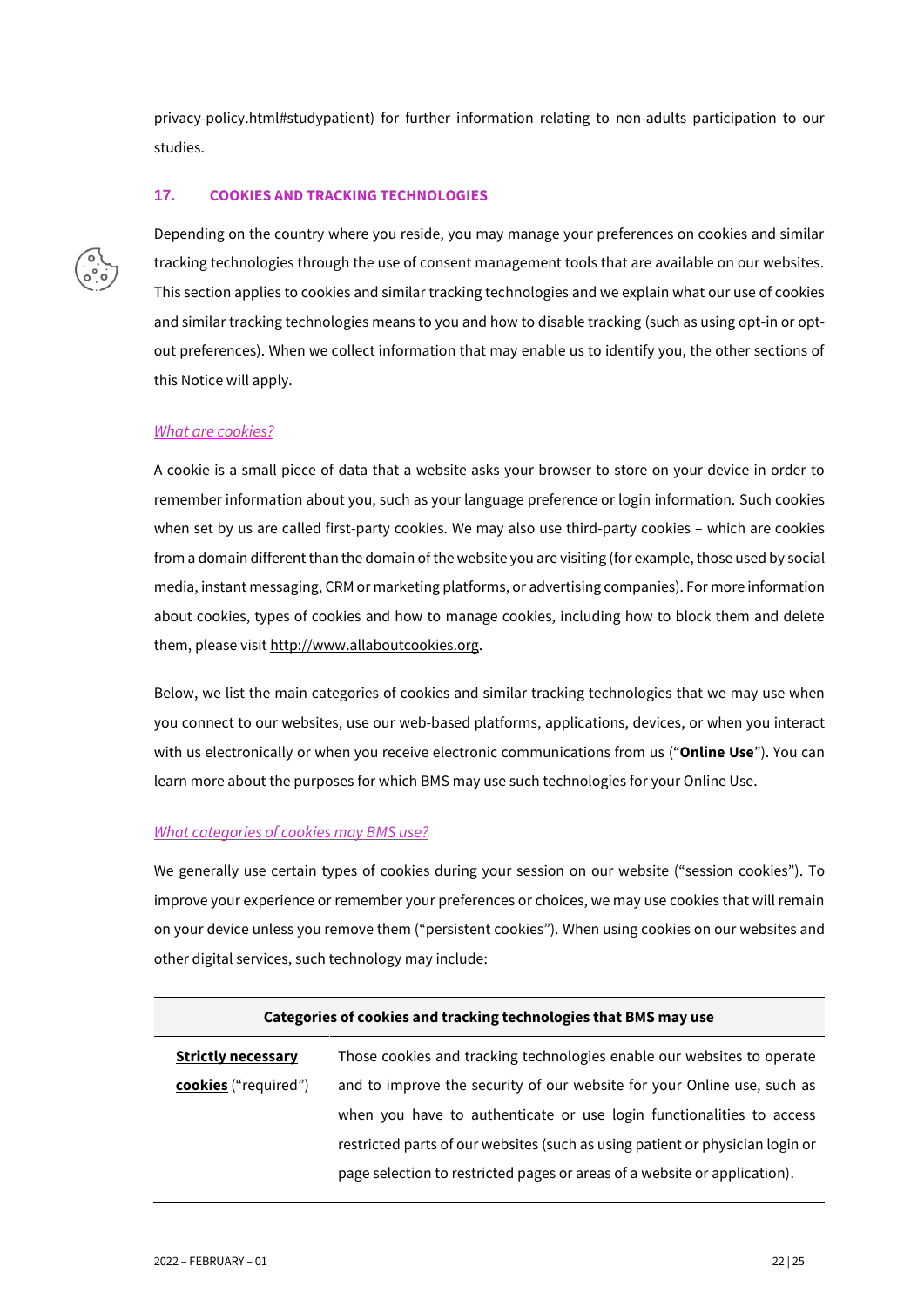| <b>Performance cookies</b> | Those cookies may allow BMS to:                                                                                                                                                                 |
|----------------------------|-------------------------------------------------------------------------------------------------------------------------------------------------------------------------------------------------|
|                            | improve our websites;<br>remember language or other preferences when you navigate; or<br>use other features on our websites, applications, platforms and<br>devices to improve your Online use. |
| Social media cookies       | On certain BMS websites, we may use social media plugins for you to share                                                                                                                       |
|                            | interesting content or to connect to certain accounts to share your                                                                                                                             |
|                            | Personal Information with us. Such platforms may access your history of                                                                                                                         |
|                            | navigation and collect information about your browsing journey under                                                                                                                            |
|                            | their own terms. You can access more information when connecting to our                                                                                                                         |
|                            | sites.                                                                                                                                                                                          |
| <b>Analytics cookies</b>   | These cookies enable us to better know the use of our websites, establish                                                                                                                       |
|                            | statistics on their uses and visits (e.g. information on each visited page,                                                                                                                     |
|                            | how long a user navigates on a specific page, how long it takes to download                                                                                                                     |
|                            | a specific page, what are the users' actions on each page (click, selection,                                                                                                                    |
|                            | $etc.$ ).                                                                                                                                                                                       |

*Other tracking technologies* 

When using third-party software or websites, mobile applications, devices, web-based platforms or through other Online use, the technology may involve certain built-in tracking technologies. This may include:

- **web beacons**, web server data and similar technologies;
- **tracking pixels**, which we may include as an image in our communications to you.

This may allow us to understand when you read electronic communications that we send you, to send you more accurate and relevant content and improve our communications to you. When using such technology, we may receive aggregate or anonymized information. In certain cases, we may collect Personal Information about you that includes:

- location data (such as the city, region and from where you opened your e-mail);
- your IP address;
- browser and device information: such as your mobile or desktop Operating System (OS), e-mail software type, device and user agent; or
- time and date of when you open our electronic communications.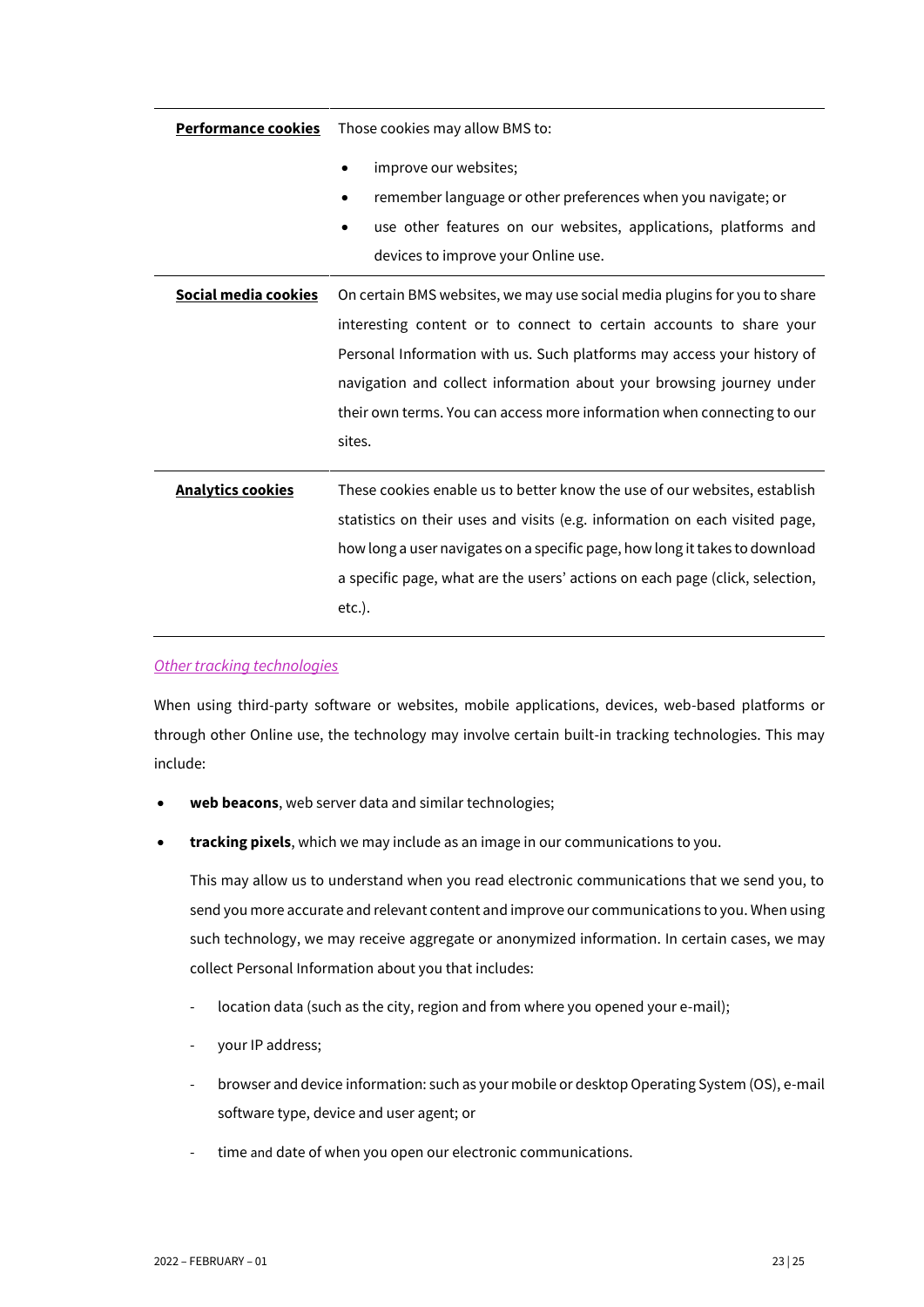• **other trackers** that enables functionalities such as remote interactions with you through chatbots, instant messaging and other online features on our websites or third-party software that we use for our activities.

# *Why do we use cookies on our website?*

In addition to the explanation provided in this Notice and the section above, we use cookies or similar tracking technologies in various instances, such as for the following purposes:

- **Making your experience more efficient, faster and easier**: by remembering your preferences, like preferred language, display and other settings, maintaining your session, and for authentication purposes. This helps us to provide you with a better user experience. These cookies are also referred to as Session-Id cookies, authentication cookies, and User Interface customization cookies.
- **Gain useful knowledge about how the site is used**: by collecting information about the number of visitors and other uses. This helps us improve our sites. These cookies are also referred to as analytics cookies. For this purpose, we use services such as Google Analytics which means that Google and similar suppliers will also have access to this information (including your IP address and any other equipment identifiers such as the IMEI number and the MAC address).
- **Provide easy access to our websites**. This helps us to direct you, share with you our content within sites such as Facebook, Twitter, LinkedIn, YouTube or Pinterest or allow you to share content that is of your interest. To the extent we use such technology, these 'social media plugins' may store cookies and similar technology on your computer or other device. This means that the social media sites may access this information (including your IP address), may identify that you interacted with the BMS site.
- **Improve our marketing communications to you**. Certain cookies, such as web beacons or tracking pixels, may be used by third party systems, such as customer relationship management systems or other service providers who help us manage e-mail campaigns. Those trackers enable us to better understand the success of our communications and the relevance of the content that we share with you. This may allow us to reduce the number of e-mails that we send you and provide you with content, scientific information, or initiatives that are more tailored to your interests.

# *How can you object or refuse cookies?*

Subject to the law of your country, in particular in the European Union, we will either inform you, ask your prior permission (opt-in) before placing tracking technologies on your device, or provide you with a right to object (opt-out) for the purposes that we describe in this section. Your web browser, e-mail software (such as Microsoft outlook, or Google Gmail) and other clients that you use can be set to manage cookies and similar trackers and even reject them by default. Do bear in mind that if you set your browser to